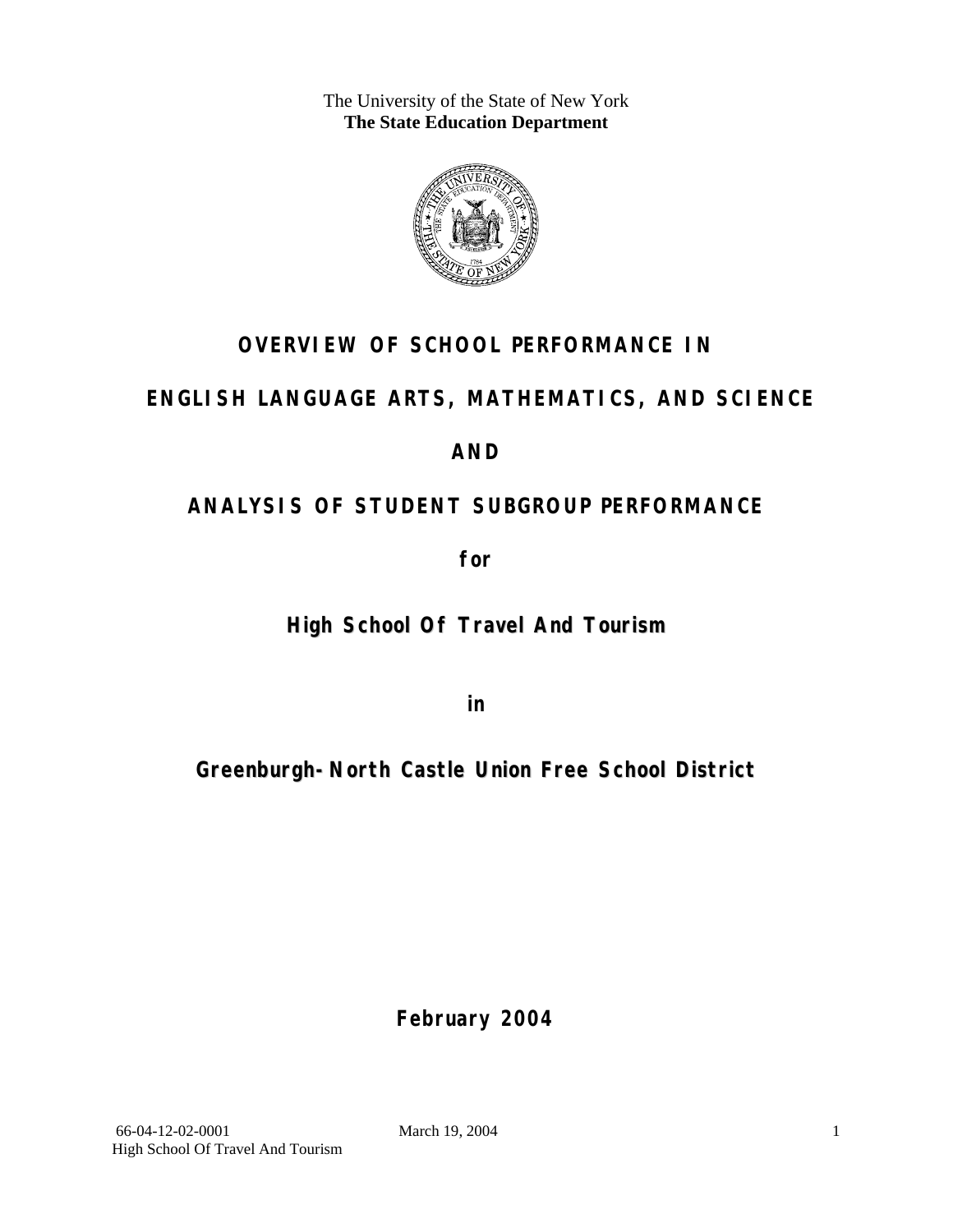### **THE UNIVERSITY OF THE STATE OF NEW YORK**

### **Regents of The University**

| Tonawanda             |
|-----------------------|
| <b>Hollis</b>         |
| Staten Island         |
| New Rochelle          |
| Peru                  |
| Huntington            |
| <b>North Syracuse</b> |
| New York              |
| <b>Belle Harbor</b>   |
| Buffalo               |
| Hartsdale             |
| Albany                |
| <b>Bronx</b>          |
| New York              |
| <b>Binghamton</b>     |
| Rochester             |

#### **President of The University and Commissioner of Education**

RICHARD P. MILLS

**Deputy Commissioner for Elementary, Middle, Secondary and Continuing Education**  JAMES A. KADAMUS

#### **Coordinator, School Operations and Management Services**

CHARLES SZUBERLA

#### **Coordinator, Information and Reporting Services**

MARTHA P. MUSSER

The State Education Department does not discriminate on the basis of age, color, religion, creed, disability, marital status, veteran status, national origin, race, gender, genetic predisposition or carrier status, or sexual orientation in its educational programs, services and activities. Portions of this publication can be made available in a variety of formats, including braille, large print or audio tape, upon request. Inquiries concerning this policy of nondiscrimination should be directed to the Department's Office for Diversity, Ethics, and Access, Room 530, Education Building, Albany, NY 12234. **Requests for additional copies of this publication may be made by contacting the Publications Sales Desk, Room 309, Education Building, Albany, NY 12234.** 

Please address all correspondence about this report that is not related to data corrections to:

*School Report Card Coordinator Information and Reporting Services Team New York State Education Department Room 863 EBA 89 Washington Avenue Albany, NY 12234*  E-mail: *RPTCARD@mail.nysed.gov*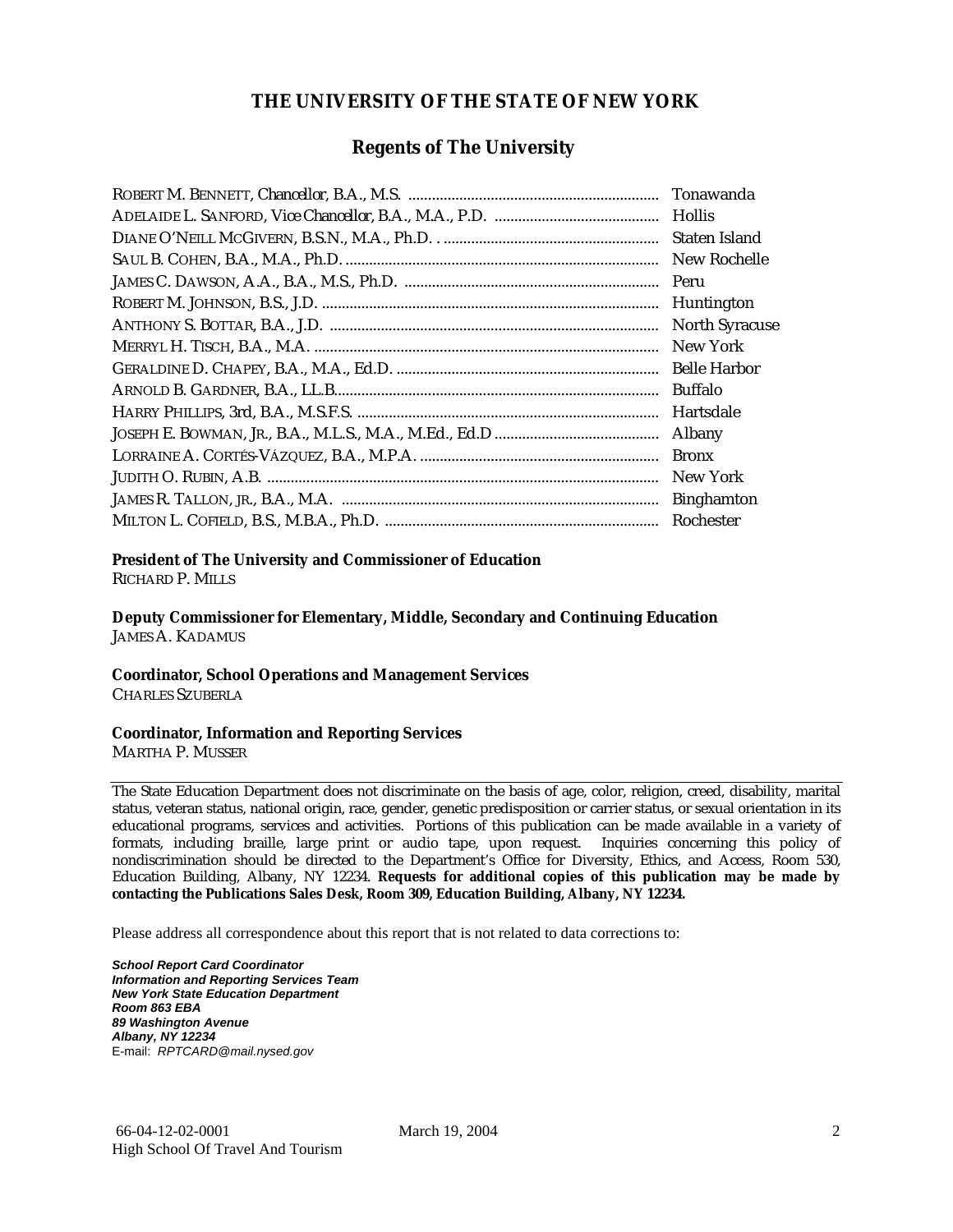The *New York State School Report Card* is an important part of the Board of Regents effort to raise learning standards for all students. It provides information to the public on student performance and other measures of school and district performance. Knowledge gained from the school report card on a school's strengths and weaknesses can be used to improve instruction and services to students.

The *New York State School Report Card* consists of three parts: the *Overview of School Performance in English Language Arts, Mathematics, and Science and Analysis of Student Subgroup Performance,* the *Comprehensive Information Report,* and the *School Accountability Report*. The *Overview and Analysis* presents performance data on measures required by the federal No Child Left Behind Act: English, mathematics, science, and graduation rate. Performance data on other State assessments can be found in the *Comprehensive Information Report*. The *School Accountability Report* provides information as to whether a school is making adequate progress toward enabling all students to achieve proficiency in English and mathematics.

State assessments are designed to help ensure that all students reach high learning standards. They show whether students are getting the foundation knowledge they need to succeed at the elementary, middle, and commencement levels and beyond. The State requires that students who are not making appropriate progress toward the standards receive academic intervention services.

In the *Overview*, performance on the elementary- and middle-level assessments in English language arts and mathematics and on the middle-level science test is reported in terms of mean scores and the percentage of students scoring at each of the four levels. These levels indicate performance on the standards from seriously deficient to advanced proficiency. Performance on the elementary-level science test is reported in terms of mean scores and the percentage of students making appropriate progress. Regents examination scores are reported in four score ranges. Scores of 65 to 100 are passing; scores of 55 to 64 earn credit toward a local diploma (with the approval of the local board of education). Though each elementary- and middle-level assessment is administered to students in a specific grade, secondary-level assessments are taken by students when they complete the coursework for the core curriculum. Therefore, the performance of students at the secondary level is measured for a student cohort rather than a group of students at a particular grade level. Students are grouped in cohorts according to the year in which they first entered grade 9.

The assessment data in the *Overview and Analysis* are for all tested students in the school, including general-education students and students with disabilities. In the *Overview*, each school's performance is compared with that of schools similar in grade level, district resources, and student needs as indicated by income and limited English proficiency (LEP) status. Each district's performance is compared with that of all public schools statewide. In the *Analysis*, performance is disaggregated by race/ethnicity, disability status, gender, LEP status, income level, and migrant status.

Explanations of terms referred to or symbols used in this part of the school report card may be found in the glossary on the last page. Further information on the school report card may be found in the guide, *Understanding Your School Report Card: February 2004*, available on the Information and Reporting Services Web site at www.emsc.nysed.gov/irts.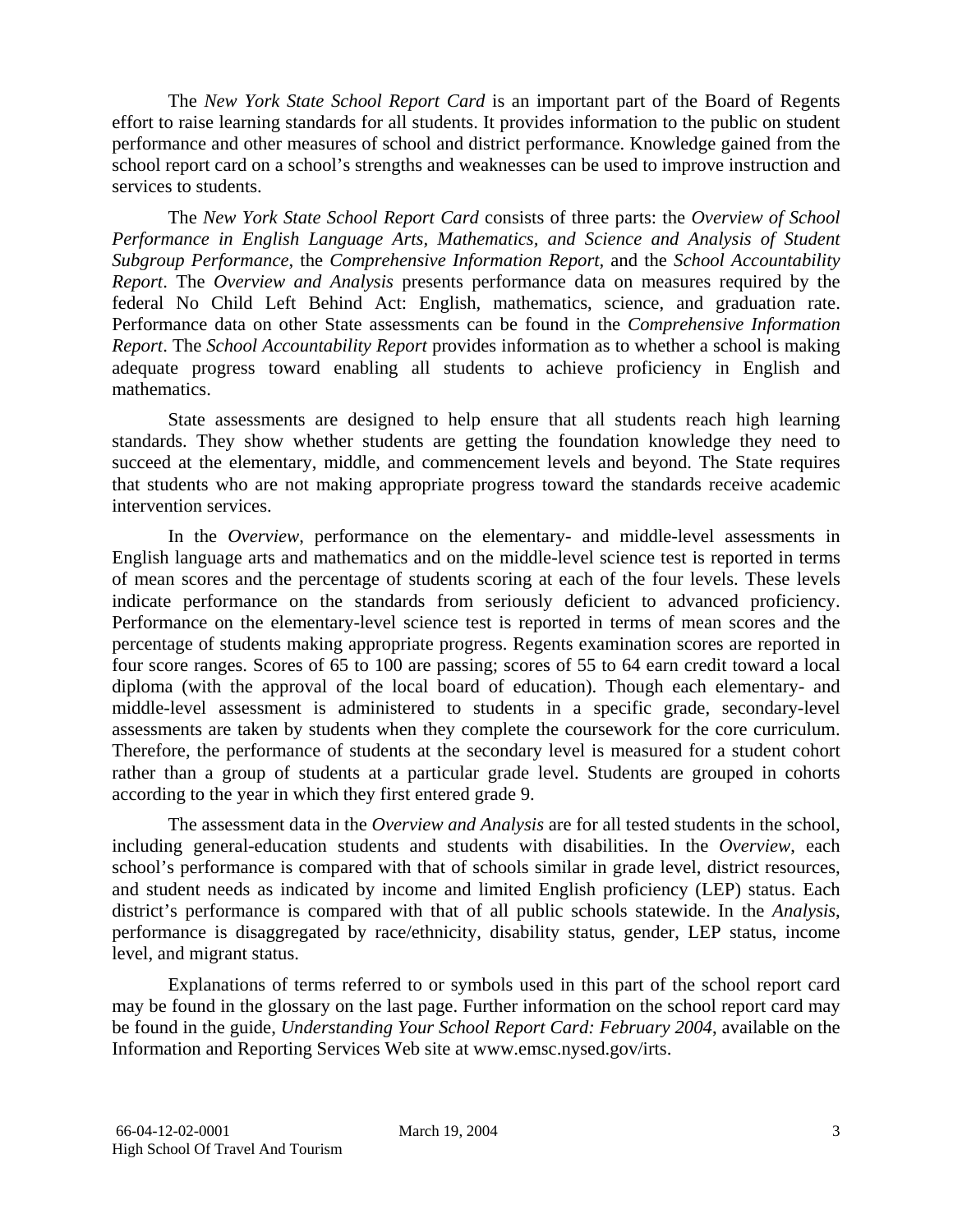# **Overview of School Performance in English Language Arts, Mathematics, and Science**

### **School Profile**

| Principal:<br>Muhammad Riaz |             | (914)964-5496<br>Phone:   |
|-----------------------------|-------------|---------------------------|
| <b>Organization</b>         | Grade Range | <b>Student Enrollment</b> |
| $2002 - 03$                 | 7-12        | 147                       |

### **2001–02 School District-wide Total Expenditure per Pupil | \$16,978**

| <b>Similar</b><br><b>Schools</b><br>Group | schools serve special needs students. | This school is in Similar Schools Group 56. All schools in this group are in institutional school districts. These |
|-------------------------------------------|---------------------------------------|--------------------------------------------------------------------------------------------------------------------|
|-------------------------------------------|---------------------------------------|--------------------------------------------------------------------------------------------------------------------|

### **2002–03 Percentage of Core Classes Taught by Highly Qualified Teachers\***

| <b>Number of Core</b><br><b>Classes</b> | <b>Percent Taught</b><br>by Highly<br>Qualified<br><b>Teachers</b> |
|-----------------------------------------|--------------------------------------------------------------------|
|                                         |                                                                    |
| 38                                      | 95%                                                                |
|                                         |                                                                    |

\*For the 2002-03 school year, SED is reporting that teachers of core classes are highly qualified if they are certified to teach those classes. However, No Child Left Behind (NCLB) imposes requirements beyond certification for some teachers to be considered highly qualified. In future years, when New York State uses the NCLB criteria for reporting, certified teachers must fulfill all NCLB requirements to be counted as highly qualified.

#### **2002–03 Percentage of Teachers with No Valid Teaching Certificate\***

| Number of<br><b>Teachers</b> | <b>Percent with No</b><br><b>Valid Teaching</b><br><b>Certificate</b> |
|------------------------------|-----------------------------------------------------------------------|
| 20                           | 10%                                                                   |

\*This count includes teachers with temporary licenses who do not have a valid permanent, provisional, or transitional teaching certificate.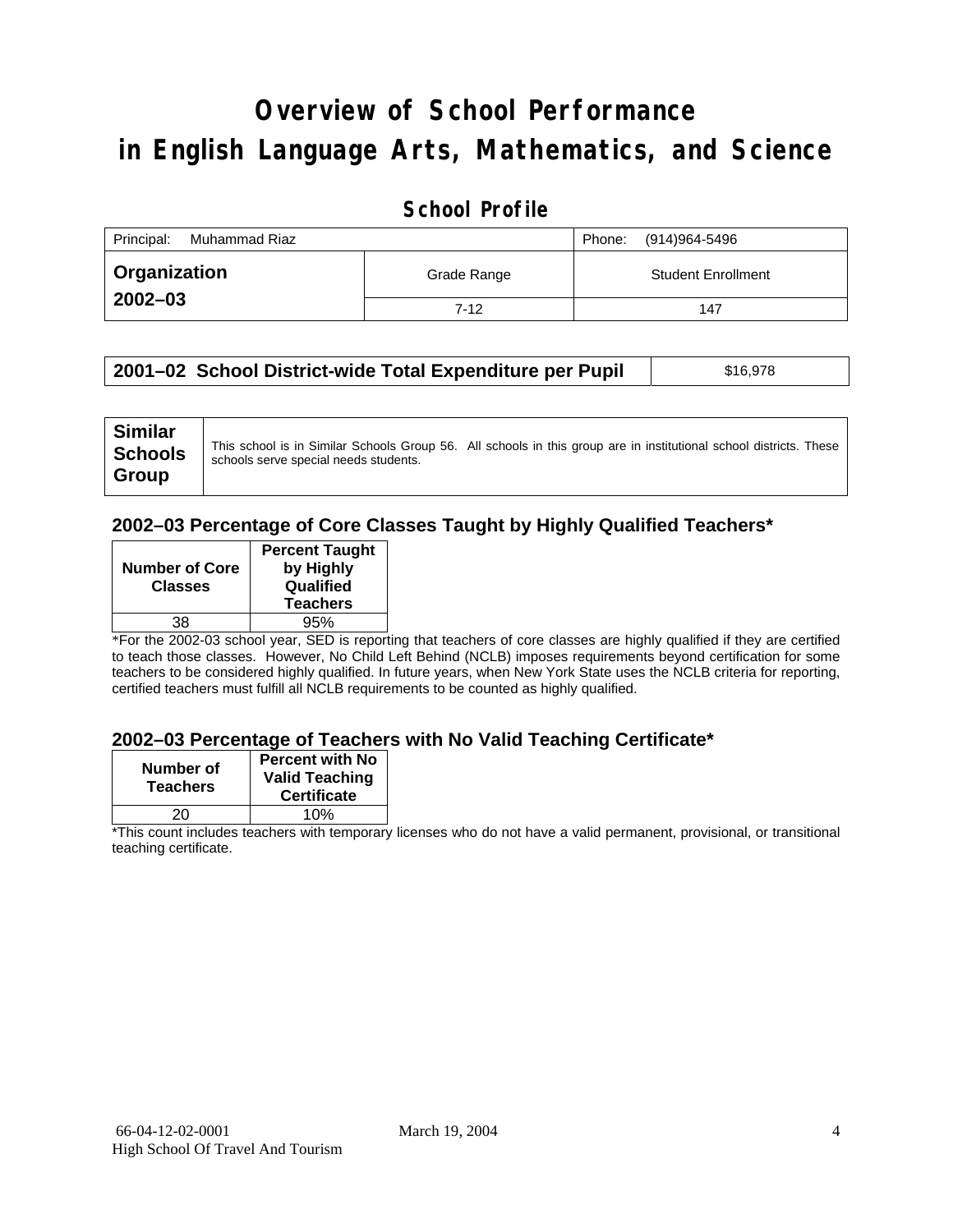### English Language Arts



| Performance at<br><b>This School</b> | Level 1<br>527-661 | Level 2<br>662-700 | Level 3<br>701-738 | Level 4<br>739-830 | Total | <b>Mean Score</b> |
|--------------------------------------|--------------------|--------------------|--------------------|--------------------|-------|-------------------|
| May 2001                             | 19                 | 5                  | 0                  | 0                  | 24    | 636               |
|                                      | Level 1<br>527-659 | Level 2<br>660-698 | Level 3<br>699-737 | Level 3<br>738-830 | Total |                   |
| <b>March 2002</b>                    | 10                 | 10                 | 0                  | 0                  | 20    | 642               |
|                                      | Level 1<br>527-657 | Level 2<br>658-696 | Level 3<br>697-736 | Level 4<br>737-830 | Total |                   |
| January 2003                         | 15                 | 4                  | $\Omega$           | 0                  | 19    | 635               |

|         | Middle-Level English Language Arts Levels — Listening, Reading, and Writing Standards                         |  |  |  |  |
|---------|---------------------------------------------------------------------------------------------------------------|--|--|--|--|
| Level 4 | These students <b>exceed the standards</b> and are moving toward high performance on the Regents examination. |  |  |  |  |
| Level 3 | These students meet the standards and, with continued steady growth, should pass the Regents examination.     |  |  |  |  |
| Level 2 | These students need extra help to meet the standards and pass the Regents examination.                        |  |  |  |  |
| Level 1 | These students have serious academic deficiencies.                                                            |  |  |  |  |

**Performance of Limited English Proficient Students Taking the New York State English as a Second Language Achievement Test (NYSESLAT) as the Measure of English Language Arts Achievement**

| Grade 8 | Number<br>Tested | Level 1 | Level 2 | Level 3 | Level 4 |
|---------|------------------|---------|---------|---------|---------|
| 2003    |                  |         |         |         |         |

**Performance of Students with Severe Disabilities on the New York State Alternate Assessment (NYSAA) in English** 

| Grade 8     | <b>Number</b><br>Tested | AA-Level 1 | AA-Level 2 | AA-Level 3 | AA-Level 4 |
|-------------|-------------------------|------------|------------|------------|------------|
| $2002 - 03$ |                         |            |            |            |            |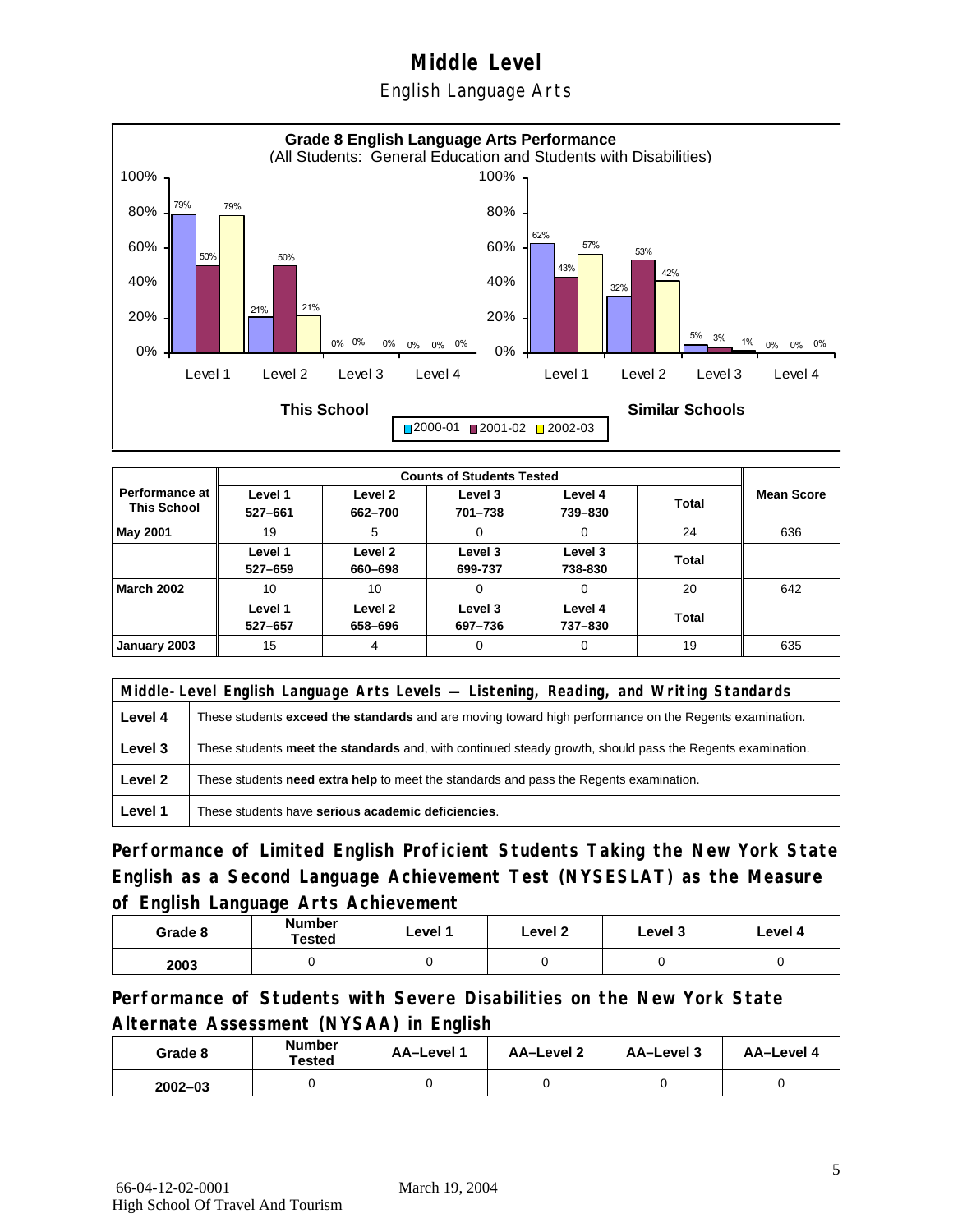### Mathematics



| <b>Counts of Students Tested</b>     |                    |                    |                    |                    |              |                   |
|--------------------------------------|--------------------|--------------------|--------------------|--------------------|--------------|-------------------|
| Performance at<br><b>This School</b> | Level 1<br>517-680 | Level 2<br>681-715 | Level 3<br>716-759 | Level 4<br>760-882 | <b>Total</b> | <b>Mean Score</b> |
| May 2001                             | 23                 |                    |                    |                    | 26           | 632               |
| May 2002                             | 17                 |                    |                    |                    | 19           | 632               |
| May 2003                             | 20                 |                    |                    |                    | 23           | 626               |

|         | Middle-Level Mathematics Levels — Knowledge, Reasoning, and Problem-Solving Standards                         |  |  |  |  |
|---------|---------------------------------------------------------------------------------------------------------------|--|--|--|--|
| Level 4 | These students <b>exceed the standards</b> and are moving toward high performance on the Regents examination. |  |  |  |  |
| Level 3 | These students meet the standards and, with continued steady growth, should pass the Regents examination.     |  |  |  |  |
| Level 2 | These students <b>need extra help</b> to meet the standards and pass the Regents examination.                 |  |  |  |  |
| Level 1 | These students have serious academic deficiencies.                                                            |  |  |  |  |

### **Performance of Students with Severe Disabilities on the New York State Alternate Assessment (NYSAA) in Mathematics**

| <b>Middle Level</b> | <b>Number</b><br>Tested | <b>AA-Level</b> | AA-Level 2 | AA-Level 3 | AA-Level 4 |
|---------------------|-------------------------|-----------------|------------|------------|------------|
| $2002 - 03$         |                         |                 |            |            |            |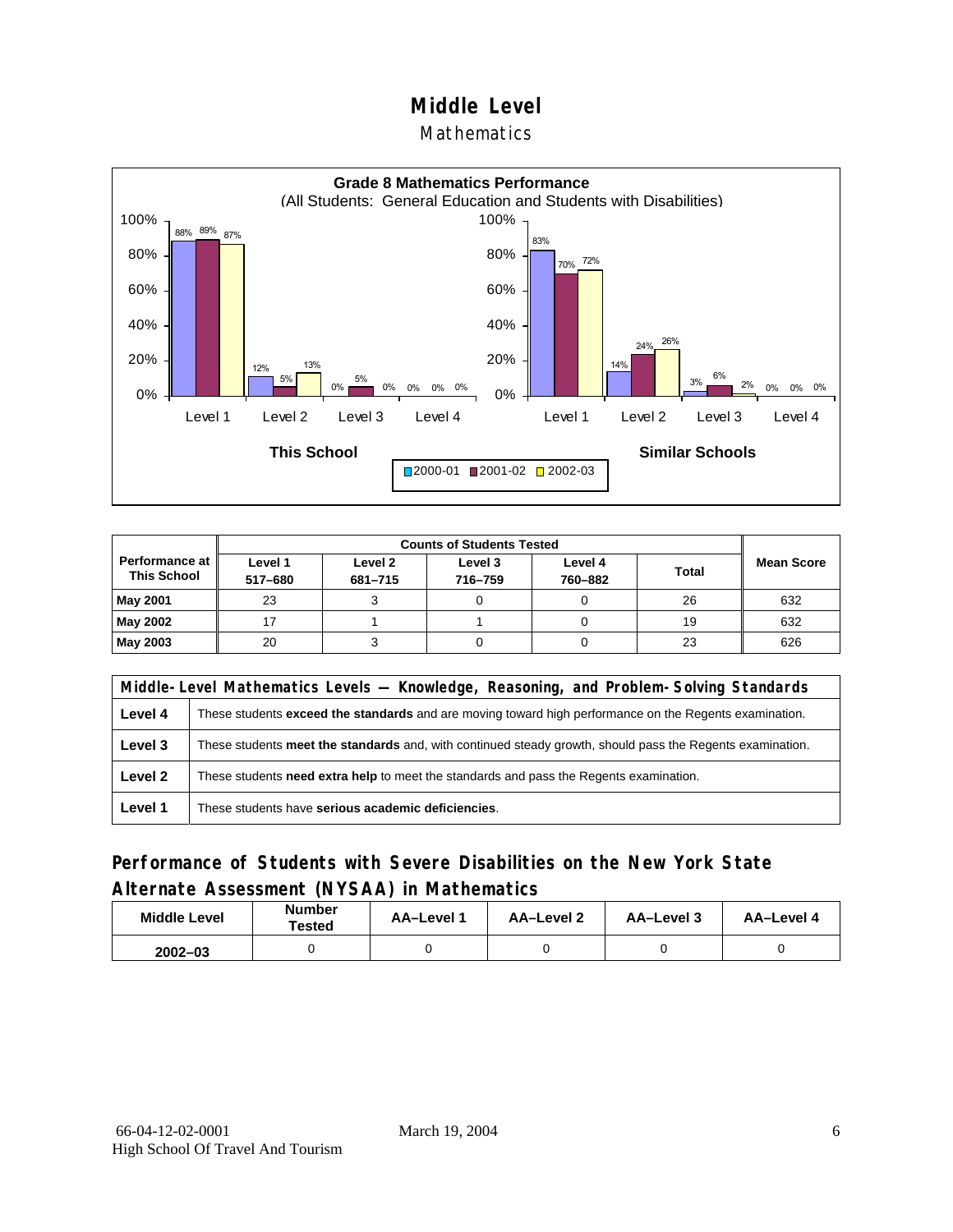#### **Science**



| <b>Performance at This School</b> |                             |         | <b>Counts of Students Tested</b> |         | <b>Mean Score</b> |              |    |
|-----------------------------------|-----------------------------|---------|----------------------------------|---------|-------------------|--------------|----|
|                                   |                             | Level 1 | Level 2                          | Level 3 | Level 4           | <b>Total</b> |    |
| <b>June 2002</b>                  | <b>Middle-Level Science</b> |         |                                  |         |                   | 14           | 60 |
|                                   | <b>Regents Science</b>      |         |                                  |         |                   |              |    |
| January/                          | <b>Middle-Level Science</b> |         |                                  |         |                   | 15           | 61 |
|                                   | June 2003   Regents Science |         |                                  |         |                   |              |    |

|         | Middle-Level Science Levels — Knowledge, Reasoning, and Problem-Solving Standards*                                                                                                                  |  |  |  |  |  |  |  |
|---------|-----------------------------------------------------------------------------------------------------------------------------------------------------------------------------------------------------|--|--|--|--|--|--|--|
| Level 4 | These students <b>exceed the standards</b> on the middle-level science test and are moving toward high performance<br>on the Regents examinations or score 85–100 on a Regents science examination. |  |  |  |  |  |  |  |
| Level 3 | These students meet the standards on the middle-level science test and, with continued steady growth, should<br>pass the Regents examinations or score 65–84 on a Regents science examination.      |  |  |  |  |  |  |  |
| Level 2 | These students need extra help to meet the standards for middle-level science and to pass the Regents<br>examinations or score 55–64 on a Regents science examination.                              |  |  |  |  |  |  |  |
| Level 1 | These students have serious academic deficiencies as evidenced in the middle-level science test or score 0–54<br>on a Regents science examination.                                                  |  |  |  |  |  |  |  |

\*Students may demonstrate proficiency in middle-level science by scoring at Level 3 or above on the middle-level science test or by scoring 65 or above on a Regents examination in science.

### **Performance of Students with Severe Disabilities on the New York State Alternate Assessment (NYSAA) in Science**

| Middle-Level | <b>Number</b><br>Tested | AA-Level 1 |  | AA-Level 3 | AA-Level 4 |  |
|--------------|-------------------------|------------|--|------------|------------|--|
| $2002 - 03$  |                         |            |  |            |            |  |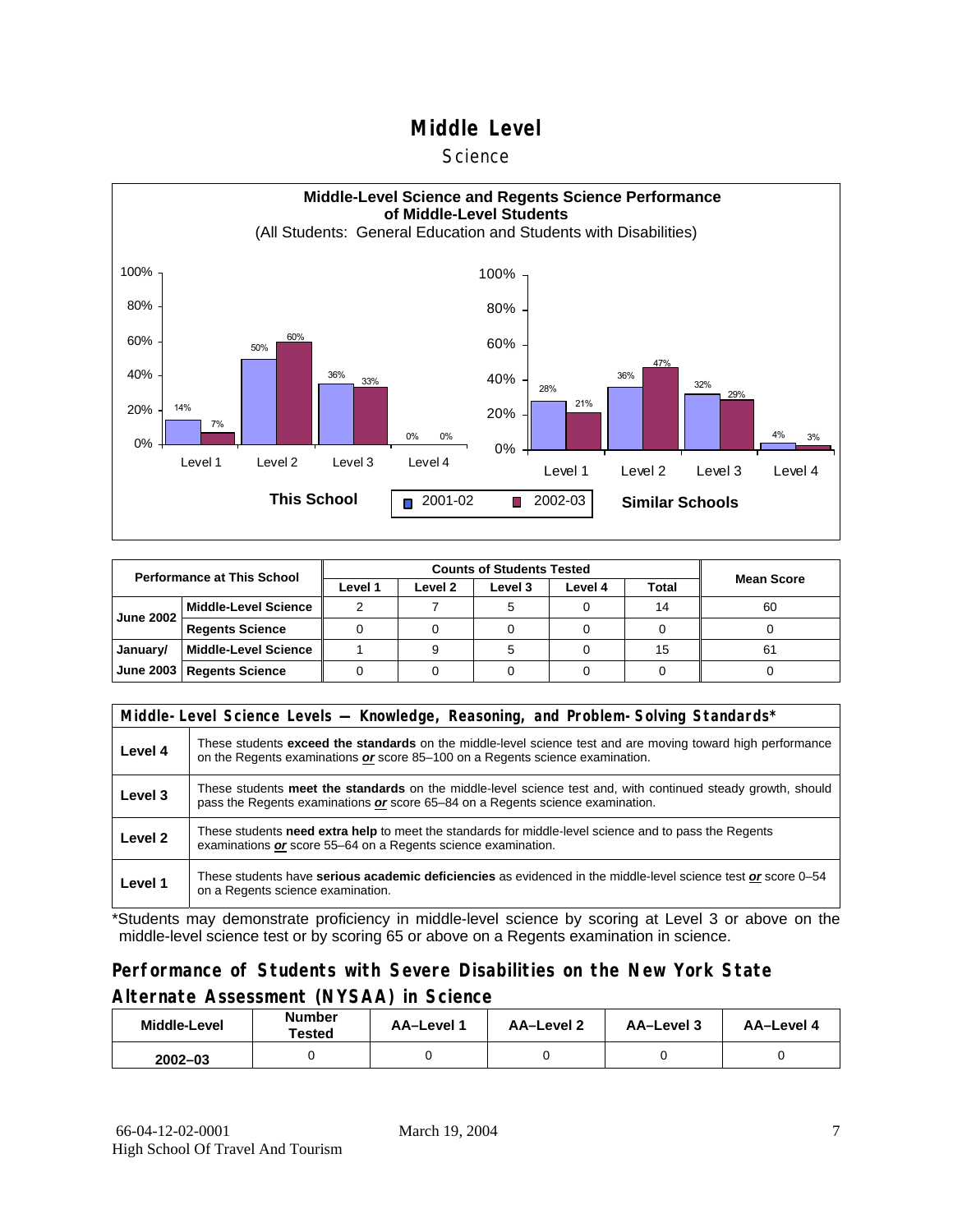### **High School English Achievement after Four Years of Instruction**

The graph and table below present performance of the 1997, 1998, and 1999 cohort members, four years after entering grade 9, in meeting the graduation assessment requirement in English. A score of 65 or above on the Regents comprehensive examination in English is considered passing. Only the highest score of each student is counted, regardless of how many times the student took the examination. In the graph, students passing approved alternatives to this examination are counted as scoring in the 65 to 84 range. RCT results are not included in the graph. In the first table, the numbers of students who met the graduation requirement by passing an approved alternative are listed separately. The second table shows the competency test performance of students with disabilities eligible for the safety net who did not score 55 or above on a Regents examination or approved alternative. Students who score 55 to 64 on the Regents examination in comprehensive English may be given credit towards a local high school diploma if allowed by the district board of education. The data in these tables and chart show the performance of the cohorts as of June  $30<sup>th</sup>$  of the fourth year after first entering grade 9.



|             | English Graduation Requirement Achievement after Four Years of High School* |                                          |                                           |                                           |                                            |                                       |  |  |  |  |  |
|-------------|-----------------------------------------------------------------------------|------------------------------------------|-------------------------------------------|-------------------------------------------|--------------------------------------------|---------------------------------------|--|--|--|--|--|
|             | <b>Cohort Members</b><br><b>All Students</b>                                | <b>Highest Score</b><br>Between 0 and 54 | <b>Highest Score</b><br>Between 55 and 64 | <b>Highest Score</b><br>Between 65 and 84 | <b>Highest Score</b><br>Between 85 and 100 | Approved<br><b>Alternative Credit</b> |  |  |  |  |  |
| 1997 Cohort |                                                                             |                                          |                                           |                                           |                                            |                                       |  |  |  |  |  |
| 1998 Cohort |                                                                             |                                          |                                           |                                           |                                            |                                       |  |  |  |  |  |
| 1999 Cohort |                                                                             |                                          |                                           |                                           |                                            |                                       |  |  |  |  |  |

\*Assessments used to determine counts in this table include the Regents examination in comprehensive English, the component retest in English, and approved alternatives.

|             | Meet the Graduation Requirement*                                         | Performance of Students Who Took the Regents<br><b>Competency Tests in Reading and Writing to</b> |  |  |  |  |  |  |  |
|-------------|--------------------------------------------------------------------------|---------------------------------------------------------------------------------------------------|--|--|--|--|--|--|--|
|             | <b>Failed RCT in Reading</b><br><b>Passed the RCTs</b><br>and/or Writing |                                                                                                   |  |  |  |  |  |  |  |
| 1997 Cohort |                                                                          |                                                                                                   |  |  |  |  |  |  |  |
| 1998 Cohort |                                                                          |                                                                                                   |  |  |  |  |  |  |  |
| 1999 Cohort |                                                                          |                                                                                                   |  |  |  |  |  |  |  |

\*Includes only students eligible for the safety net who did not score 55 or higher on the Regents examination or an approved alternative.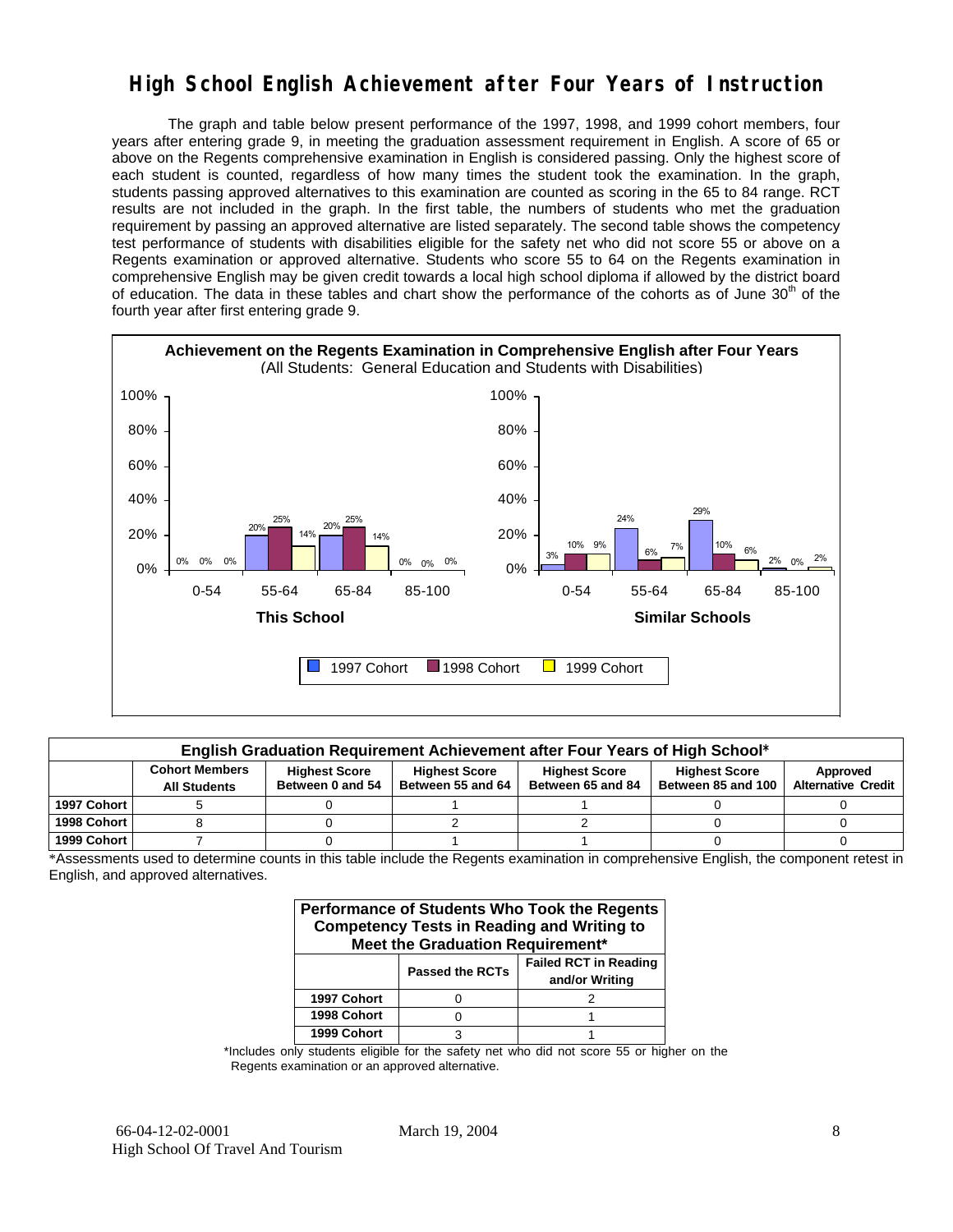### **High School Mathematics Achievement after Four Years of Instruction**

The graph and table below present performance of the 1997, 1998, and 1999 cohort members, four years after entering grade 9, in meeting the graduation assessment requirement in mathematics. A score of 65 or above on a Regents examination in mathematics is considered passing. Only the highest score of each student is counted, regardless of how many times the student took the examination. In the graph, students passing approved alternatives to these examinations are counted as scoring in the 65 to 84 range. RCT results are not included in the graph. In the first table, the numbers of students who met the graduation requirement by passing an approved alternative are listed separately. The second table shows the competency test performance of students with disabilities eligible for the safety net who did not score 55 or above on a Regents examination or approved alternative. Students who score 55 to 64 on a Regents examination in mathematics may be given credit towards a local high school diploma if allowed by the district board of education. The data in these tables and chart show the performance of the cohorts as of June  $30<sup>th</sup>$  of the fourth year after first entering grade 9.



|             | Mathematics Graduation Requirement Achievement after Four Years of High School*                                                   |                  |                   |                   |                    |                           |  |  |  |  |
|-------------|-----------------------------------------------------------------------------------------------------------------------------------|------------------|-------------------|-------------------|--------------------|---------------------------|--|--|--|--|
|             | <b>Highest Score</b><br><b>Highest Score</b><br><b>Highest Score</b><br>Approved<br><b>Cohort Members</b><br><b>Highest Score</b> |                  |                   |                   |                    |                           |  |  |  |  |
|             | <b>All Students</b>                                                                                                               | Between 0 and 54 | Between 55 and 64 | Between 65 and 84 | Between 85 and 100 | <b>Alternative Credit</b> |  |  |  |  |
| 1997 Cohort |                                                                                                                                   |                  |                   |                   |                    |                           |  |  |  |  |
| 1998 Cohort |                                                                                                                                   |                  |                   |                   |                    |                           |  |  |  |  |
| 1999 Cohort |                                                                                                                                   |                  |                   |                   |                    |                           |  |  |  |  |

\*Assessments used to determine counts in this table include a Regents examination in mathematics, the component retest in mathematics and approved alternatives.

|             | Performance of Students Who Took the Regents<br><b>Competency Test in Mathematics to Meet the</b><br><b>Graduation Requirement*</b> |                                   |  |  |  |  |  |  |  |  |
|-------------|-------------------------------------------------------------------------------------------------------------------------------------|-----------------------------------|--|--|--|--|--|--|--|--|
|             | <b>Passed the RCT</b>                                                                                                               | <b>Failed at Least</b><br>One RCT |  |  |  |  |  |  |  |  |
| 1997 Cohort |                                                                                                                                     |                                   |  |  |  |  |  |  |  |  |
| 1998 Cohort |                                                                                                                                     |                                   |  |  |  |  |  |  |  |  |
| 1999 Cohort |                                                                                                                                     |                                   |  |  |  |  |  |  |  |  |

\*Includes only students eligible for the safety net who did not score 55 or higher on the Regents examination or an approved alternative.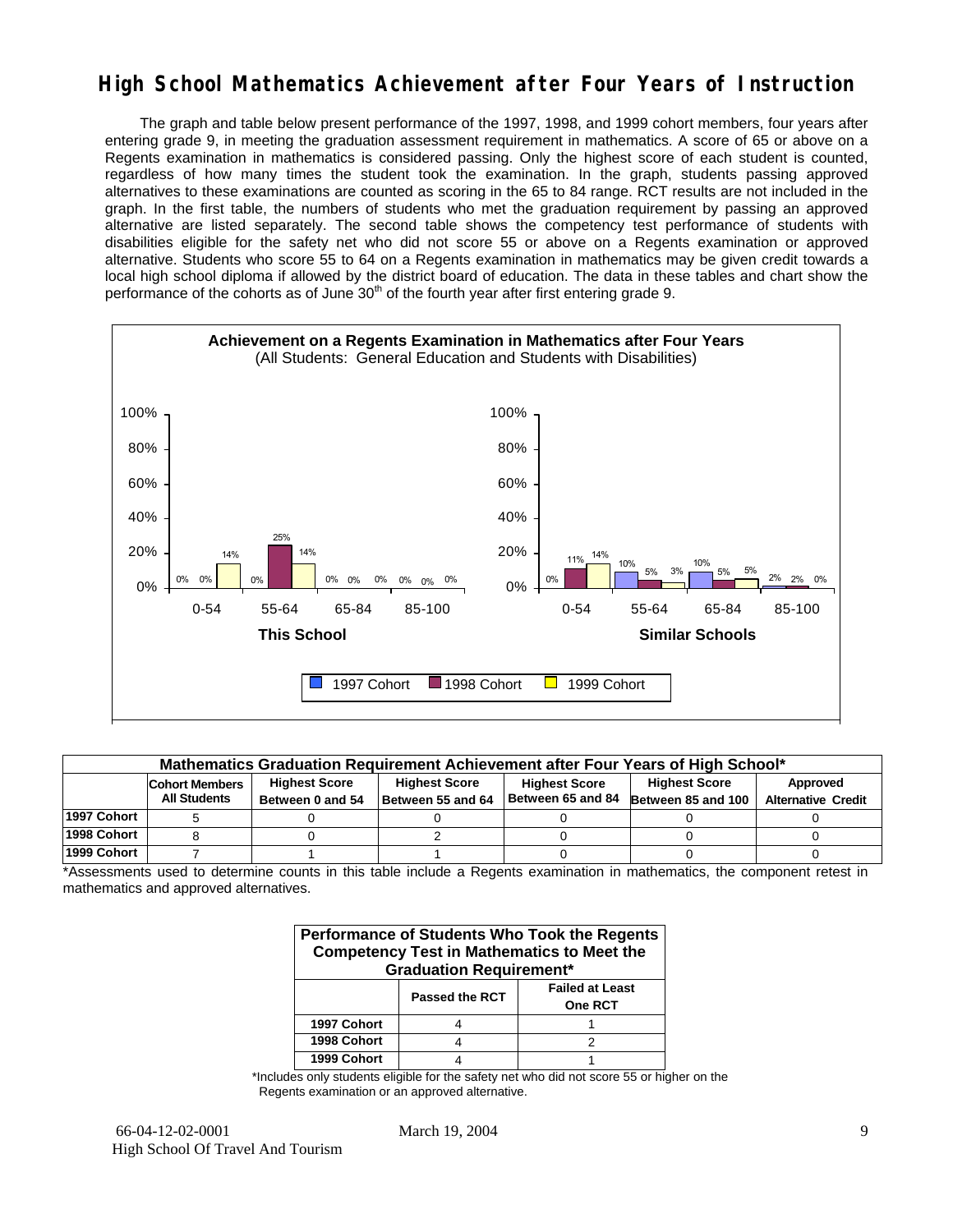### **Cohort Graduation Rates**

 Students were counted as graduates if they earned a local diploma with or without a Regents endorsement by August 31<sup>st</sup> of the fourth year after first entering grade 9. The graduation-rate cohort includes students who transferred to general education development (GED) programs. These students were not counted in the 1998 school accountability cohort for English and mathematics.



|             | <b>Cohort Graduation Rates</b>   |                                |                                                               |                            |  |  |  |  |  |
|-------------|----------------------------------|--------------------------------|---------------------------------------------------------------|----------------------------|--|--|--|--|--|
|             | <b>Cohort</b><br>Members*<br>(a) | <b>Transfers to GED</b><br>(b) | <b>Graduation Rate</b><br>Cohort<br><b>Members</b><br>$(a+b)$ | <b>Number</b><br>Graduated |  |  |  |  |  |
| 1998 Cohort |                                  |                                |                                                               |                            |  |  |  |  |  |

\*Count as of August 31<sup>st</sup> of the fourth year after first entering grade 9.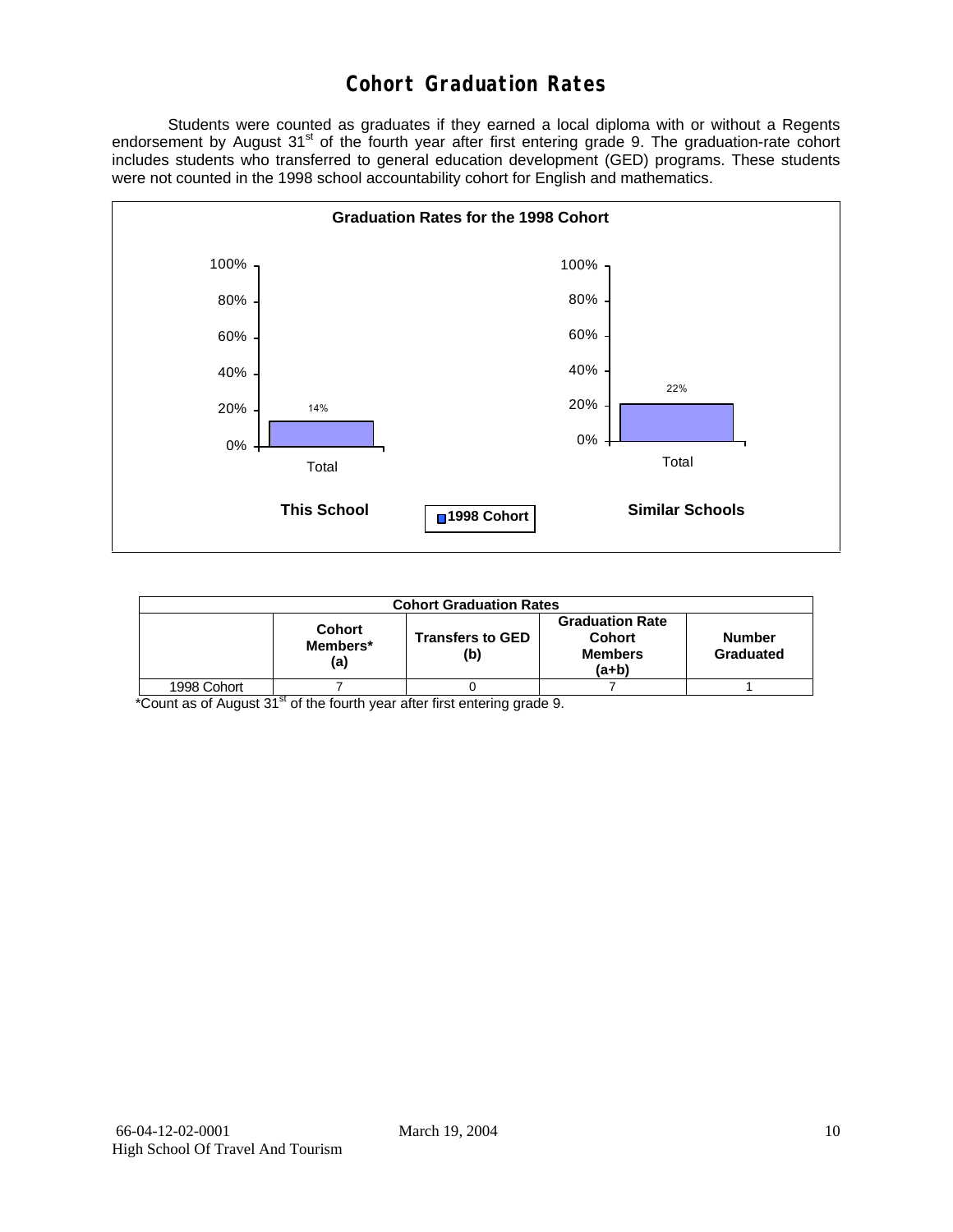# **Analysis of Student Subgroup Performance**

Historically, on State assessments the average performance of Black, Hispanic, and Native American students has been lower than that of White and Asian students. Similarly, students from lowincome families have not performed as well as those from higher income families. A high priority of the Board of Regents is to eliminate these gaps in student performance. In addition, Title I of the federal Elementary and Secondary Education Act includes explicit requirements "to ensure that students served by Title I are given the same opportunity to achieve to high standards and are held to the same high expectations as all students in each State."

This section of the school report card provides performance data for two years by racial/ethnic group, disability status, gender, English proficiency status, income level, and migrant status. The purpose of the student subgroup analyses is to determine if students who perform below the standards in any school tend to fall into particular groups, such as minority students, limited English proficient students, or economically disadvantaged students. If these analyses provide evidence that students in one of the groups achieve at a lower level than other students, the school and community should examine the reasons for this lower performance and make necessary changes in curriculum, instruction, and student support services to remedy these performance gaps. If your school did not report data for the 2002-03 school year for a subject and grade, a table showing data for subgroups in that subject and grade will not be included in the *Analysis*.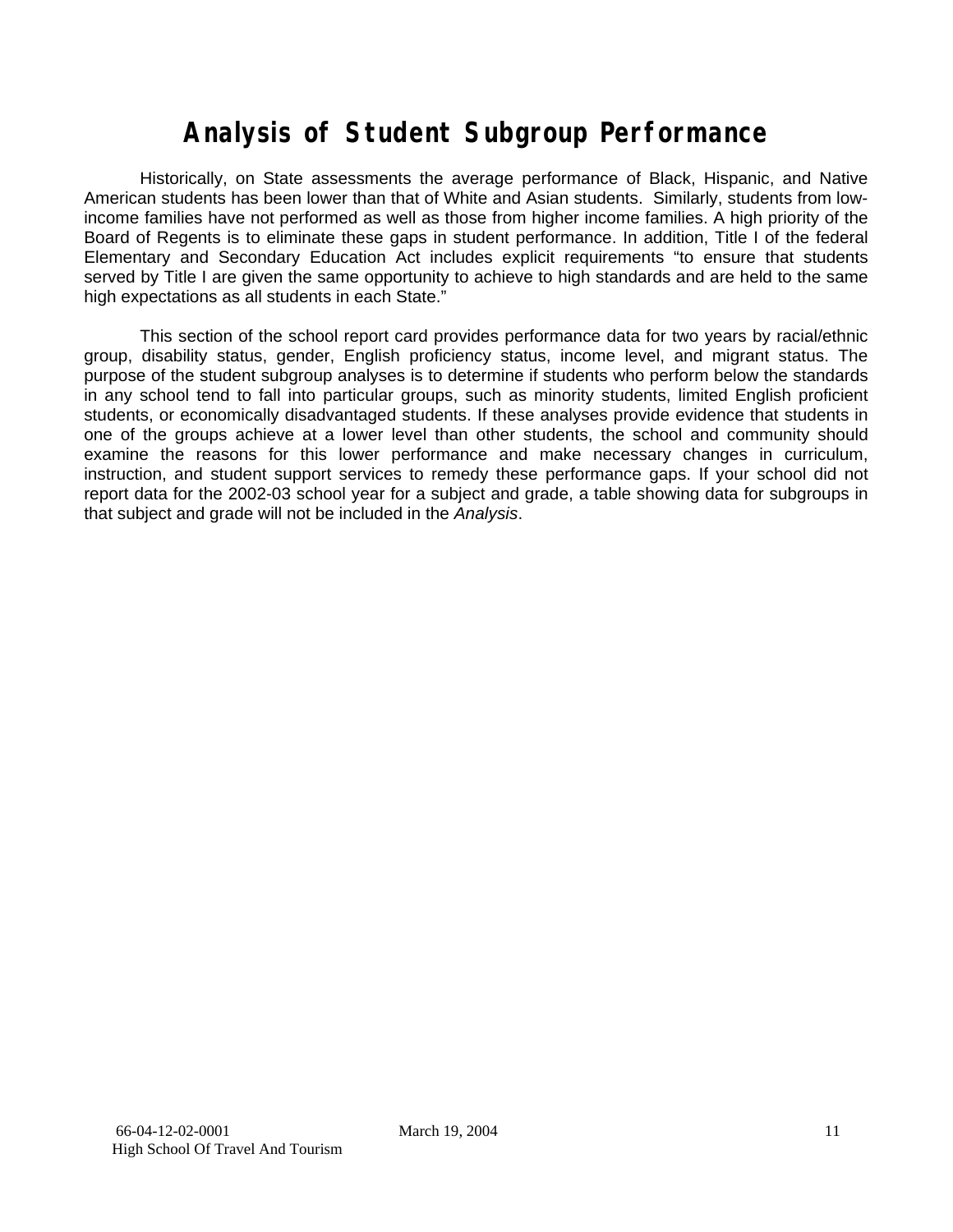### English Language Arts

|                                              |                |         | ັ<br>$2001 - 02$                                                  |    | $2002 - 03$    |                                                                   |         |             |
|----------------------------------------------|----------------|---------|-------------------------------------------------------------------|----|----------------|-------------------------------------------------------------------|---------|-------------|
| <b>Student Subgroup</b>                      | <b>Tested</b>  |         | <b>Percentages of Tested</b><br><b>Students Scoring at Levels</b> |    | <b>Tested</b>  | <b>Percentages of Tested</b><br><b>Students Scoring at Levels</b> |         |             |
|                                              |                | $2 - 4$ | $3 - 4$                                                           | 4  |                | $2 - 4$                                                           | $3 - 4$ | 4           |
| <b>Results by Race/Ethnicity</b>             |                |         |                                                                   |    |                |                                                                   |         |             |
| American Indian/Alaskan Native               | $\mathbf 0$    | 0%      | 0%                                                                | 0% | $\mathbf 0$    | 0%                                                                | 0%      | 0%          |
| <b>Black</b>                                 | 12             | 42%     | 0%                                                                | 0% | 12             | 8%                                                                | 0%      | 0%          |
| Hispanic                                     | 6              | s       | s                                                                 | s  | $\overline{7}$ | 43%                                                               | 0%      | 0%          |
| Asian or Pacific Islander                    | $\mathbf 0$    | 0%      | 0%                                                                | 0% | $\mathbf 0$    | 0%                                                                | 0%      | 0%          |
| White                                        | 2              | s       | ${\tt s}$                                                         | s  | 0              | 0%                                                                | 0%      | 0%          |
| Total                                        | 20             | 50%     | 0%                                                                | 0% | 19             | 21%                                                               | 0%      | 0%          |
| Small Group Totals (s)                       | 8              | 63%     | 0%                                                                | 0% | $\mathbf 0$    | 0%                                                                | 0%      | 0%          |
| <b>Results by Disability Status</b>          |                |         |                                                                   |    |                |                                                                   |         |             |
| General-education students                   | $\mathbf 0$    | s       | s                                                                 | s  | 0              | s                                                                 | s       | s           |
| Students with disabilities                   | 20             | s       | s                                                                 | s  | 19             | s                                                                 | s       | ${\tt s}$   |
| Total                                        | 20             | 50%     | 0%                                                                | 0% | 19             | 21%                                                               | 0%      | 0%          |
| <b>Results by Gender</b>                     |                |         |                                                                   |    |                |                                                                   |         |             |
| Female                                       | 13             | 62%     | 0%                                                                | 0% | 8              | 38%                                                               | 0%      | 0%          |
| Male                                         | $\overline{7}$ | 29%     | 0%                                                                | 0% | 11             | 9%                                                                | 0%      | 0%          |
| Total                                        | 20             | 50%     | 0%                                                                | 0% | 19             | 21%                                                               | 0%      | 0%          |
| <b>Results by English Proficiency Status</b> |                |         |                                                                   |    |                |                                                                   |         |             |
| English proficient                           | 20             | 50%     | 0%                                                                | 0% | 19             | 21%                                                               | 0%      | 0%          |
| Limited English proficient                   | $\mathbf{0}$   | 0%      | 0%                                                                | 0% | 0              | 0%                                                                | 0%      | 0%          |
| Total                                        | 20             | 50%     | 0%                                                                | 0% | 19             | 21%                                                               | 0%      | 0%          |
| <b>Results by Income Level</b>               |                |         |                                                                   |    |                |                                                                   |         |             |
| Economically disadvantaged                   | 20             | s       | $\mathbf S$                                                       | s  | 19             | s                                                                 | s       | s           |
| Not disadvantaged                            | 0              | s       | s                                                                 | s  | $\mathbf 0$    | s                                                                 | s       | $\mathbf s$ |
| Total                                        | 20             | 50%     | 0%                                                                | 0% | 19             | 21%                                                               | 0%      | 0%          |
| <b>Results by Migrant Status</b>             |                |         |                                                                   |    |                |                                                                   |         |             |
| Migrant family                               | $\mathbf 0$    | 0%      | 0%                                                                | 0% | 0              | 0%                                                                | 0%      | 0%          |
| Not migrant family                           | 20             | 50%     | 0%                                                                | 0% | 19             | 21%                                                               | 0%      | 0%          |
| Total                                        | 20             | 50%     | 0%                                                                | 0% | 19             | 21%                                                               | 0%      | 0%          |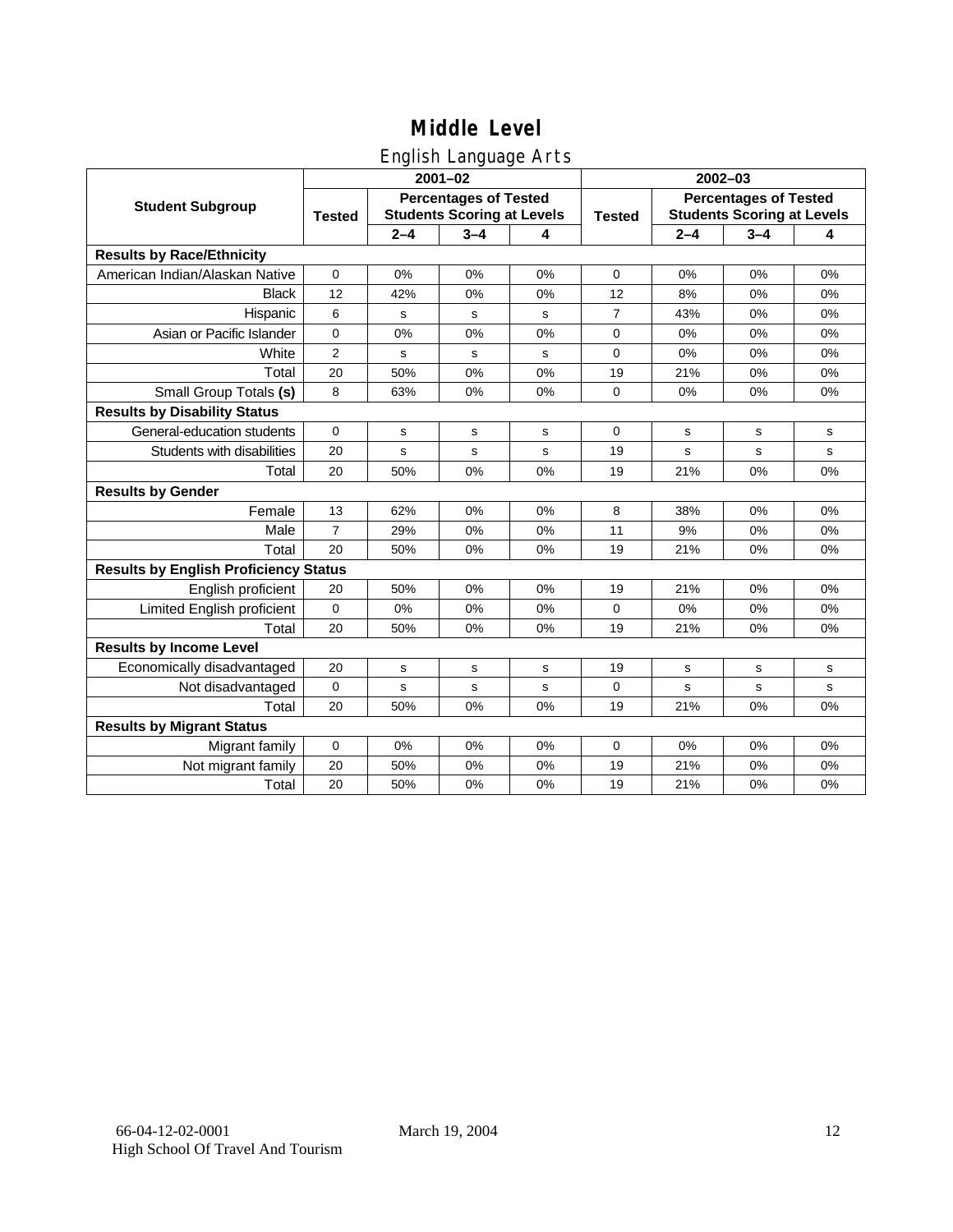### Mathematics

|                                              |                |         | $2001 - 02$                                                       |    | $2002 - 03$   |                                                                   |         |              |
|----------------------------------------------|----------------|---------|-------------------------------------------------------------------|----|---------------|-------------------------------------------------------------------|---------|--------------|
| <b>Student Subgroup</b>                      | <b>Tested</b>  |         | <b>Percentages of Tested</b><br><b>Students Scoring at Levels</b> |    | <b>Tested</b> | <b>Percentages of Tested</b><br><b>Students Scoring at Levels</b> |         |              |
|                                              |                | $2 - 4$ | $3 - 4$                                                           | 4  |               | $2 - 4$                                                           | $3 - 4$ | 4            |
| <b>Results by Race/Ethnicity</b>             |                |         |                                                                   |    |               |                                                                   |         |              |
| American Indian/Alaskan Native               | $\Omega$       | 0%      | 0%                                                                | 0% | $\Omega$      | 0%                                                                | 0%      | 0%           |
| <b>Black</b>                                 | 12             | 0%      | 0%                                                                | 0% | 14            | 14%                                                               | 0%      | 0%           |
| Hispanic                                     | 6              | s       | s                                                                 | s  | 9             | 11%                                                               | 0%      | 0%           |
| Asian or Pacific Islander                    | $\mathbf 0$    | 0%      | 0%                                                                | 0% | 0             | 0%                                                                | 0%      | 0%           |
| White                                        | $\mathbf{1}$   | s       | ${\bf s}$                                                         | S  | 0             | 0%                                                                | 0%      | 0%           |
| Total                                        | 19             | 11%     | 5%                                                                | 0% | 23            | 13%                                                               | 0%      | 0%           |
| Small Group Totals (s)                       | $\overline{7}$ | 29%     | 14%                                                               | 0% | $\Omega$      | 0%                                                                | 0%      | 0%           |
| <b>Results by Disability Status</b>          |                |         |                                                                   |    |               |                                                                   |         |              |
| General-education students                   | $\Omega$       | s       | s                                                                 | s  | $\Omega$      | S                                                                 | s       | s            |
| Students with disabilities                   | 19             | s       | s                                                                 | s  | 23            | s                                                                 | s       | $\mathbf{s}$ |
| Total                                        | 19             | 11%     | 5%                                                                | 0% | 23            | 13%                                                               | 0%      | 0%           |
| <b>Results by Gender</b>                     |                |         |                                                                   |    |               |                                                                   |         |              |
| Female                                       | 13             | 8%      | 8%                                                                | 0% | 9             | 11%                                                               | 0%      | 0%           |
| Male                                         | 6              | 17%     | 0%                                                                | 0% | 14            | 14%                                                               | 0%      | 0%           |
| Total                                        | 19             | 11%     | 5%                                                                | 0% | 23            | 13%                                                               | 0%      | 0%           |
| <b>Results by English Proficiency Status</b> |                |         |                                                                   |    |               |                                                                   |         |              |
| English proficient                           | 19             | 11%     | 5%                                                                | 0% | 23            | 13%                                                               | 0%      | 0%           |
| Limited English proficient                   | $\mathbf 0$    | 0%      | 0%                                                                | 0% | 0             | 0%                                                                | 0%      | 0%           |
| Total                                        | 19             | 11%     | 5%                                                                | 0% | 23            | 13%                                                               | 0%      | 0%           |
| <b>Results by Income Level</b>               |                |         |                                                                   |    |               |                                                                   |         |              |
| Economically disadvantaged                   | 19             | s       | s                                                                 | s  | 23            | s                                                                 | s       | s            |
| Not disadvantaged                            | $\mathbf 0$    | s       | s                                                                 | s  | $\Omega$      | s                                                                 | s       | s            |
| Total                                        | 19             | 11%     | 5%                                                                | 0% | 23            | 13%                                                               | 0%      | 0%           |
| <b>Results by Migrant Status</b>             |                |         |                                                                   |    |               |                                                                   |         |              |
| Migrant family                               | 0              | 0%      | 0%                                                                | 0% | 0             | 0%                                                                | 0%      | 0%           |
| Not migrant family                           | 19             | 11%     | 5%                                                                | 0% | 23            | 13%                                                               | 0%      | 0%           |
| Total                                        | 19             | 11%     | 5%                                                                | 0% | 23            | 13%                                                               | 0%      | 0%           |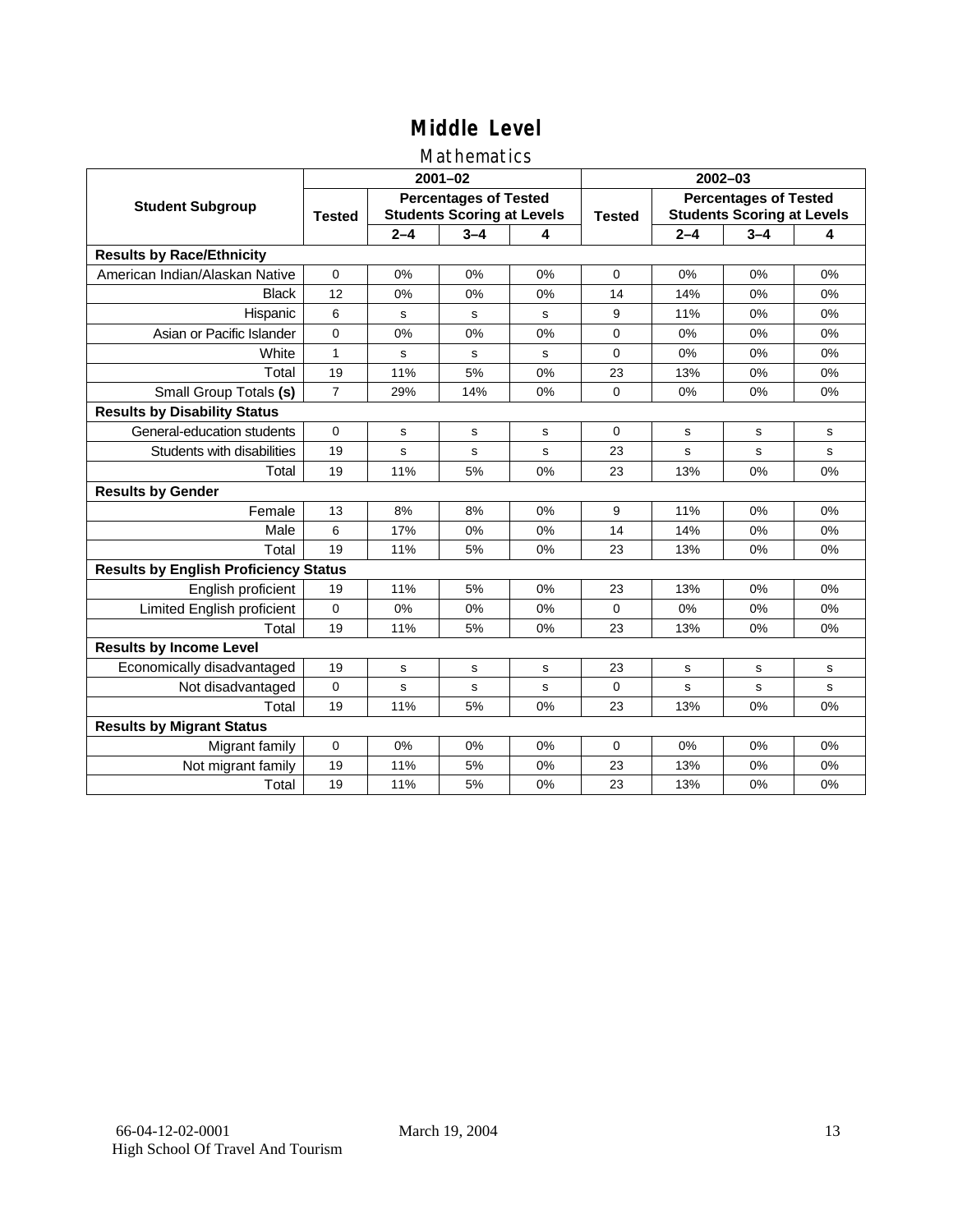### **Science**

|                                              |               |         | $2001 - 02$                                                       |       | $2002 - 03$   |                                                                   |         |    |
|----------------------------------------------|---------------|---------|-------------------------------------------------------------------|-------|---------------|-------------------------------------------------------------------|---------|----|
| <b>Student Subgroup</b>                      | <b>Tested</b> |         | <b>Percentages of Tested</b><br><b>Students Scoring at Levels</b> |       | <b>Tested</b> | <b>Percentages of Tested</b><br><b>Students Scoring at Levels</b> |         |    |
|                                              |               | $2 - 4$ | $3 - 4$                                                           | 4     |               | $2 - 4$                                                           | $3 - 4$ | 4  |
| <b>Results by Race/Ethnicity</b>             |               |         |                                                                   |       |               |                                                                   |         |    |
| American Indian/Alaskan Native               | $\Omega$      | 0%      | 0%                                                                | 0%    | $\Omega$      | 0%                                                                | 0%      | 0% |
| <b>Black</b>                                 | 9             | 78%     | 33%                                                               | 0%    | 11            | s                                                                 | s       | s  |
| Hispanic                                     | 4             | s       | s                                                                 | s     | 4             | s                                                                 | s       | s  |
| Asian or Pacific Islander                    | $\Omega$      | 0%      | 0%                                                                | 0%    | 0             | 0%                                                                | 0%      | 0% |
| White                                        | $\mathbf{1}$  | s       | s                                                                 | s     | 0             | 0%                                                                | 0%      | 0% |
| Total                                        | 14            | 86%     | 36%                                                               | 0%    | 15            | 93%                                                               | 33%     | 0% |
| Small Group Totals (s)                       | 5             | 100%    | 40%                                                               | 0%    | 15            | 93%                                                               | 33%     | 0% |
| <b>Results by Disability Status</b>          |               |         |                                                                   |       |               |                                                                   |         |    |
| General-education students                   | $\mathbf 0$   | s       | s                                                                 | s     | 0             | s                                                                 | s       | s  |
| Students with disabilities                   | 14            | s       | s                                                                 | s     | 15            | s                                                                 | s       | s  |
| Total                                        | 14            | 86%     | 36%                                                               | 0%    | 15            | 93%                                                               | 33%     | 0% |
| <b>Results by Gender</b>                     |               |         |                                                                   |       |               |                                                                   |         |    |
| Female                                       | 10            | s       | s                                                                 | s     | 6             | 83%                                                               | 33%     | 0% |
| Male                                         | 4             | s       | s                                                                 | s     | 9             | 100%                                                              | 33%     | 0% |
| Total                                        | 14            | 86%     | 36%                                                               | 0%    | 15            | 93%                                                               | 33%     | 0% |
| <b>Results by English Proficiency Status</b> |               |         |                                                                   |       |               |                                                                   |         |    |
| English proficient                           | 14            | 86%     | 36%                                                               | 0%    | 15            | 93%                                                               | 33%     | 0% |
| Limited English proficient                   | $\Omega$      | $0\%$   | $0\%$                                                             | $0\%$ | 0             | 0%                                                                | 0%      | 0% |
| Total                                        | 14            | 86%     | 36%                                                               | 0%    | 15            | 93%                                                               | 33%     | 0% |
| <b>Results by Income Level</b>               |               |         |                                                                   |       |               |                                                                   |         |    |
| Economically disadvantaged                   | 14            | s       | s                                                                 | s     | 15            | s                                                                 | s       | s  |
| Not disadvantaged                            | 0             | s       | s                                                                 | s     | 0             | s                                                                 | s       | s  |
| Total                                        | 14            | 86%     | 36%                                                               | 0%    | 15            | 93%                                                               | 33%     | 0% |
| <b>Results by Migrant Status</b>             |               |         |                                                                   |       |               |                                                                   |         |    |
| Migrant family                               | 0             | 0%      | 0%                                                                | 0%    | 0             | 0%                                                                | 0%      | 0% |
| Not migrant family                           | 14            | 86%     | 36%                                                               | 0%    | 15            | 93%                                                               | 33%     | 0% |
| Total                                        | 14            | 86%     | 36%                                                               | 0%    | 15            | 93%                                                               | 33%     | 0% |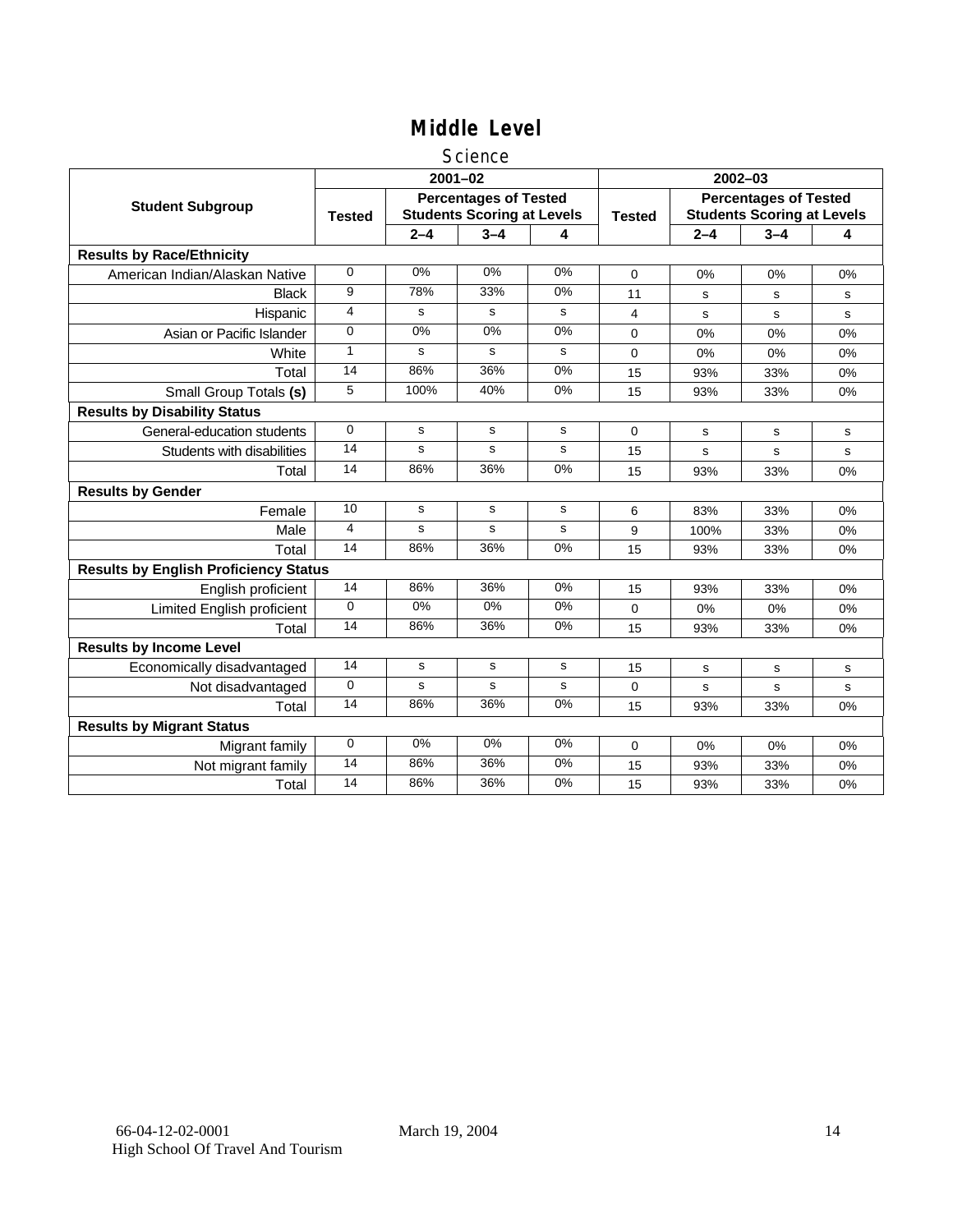### **1998 and 1999 High School Cohorts**

General-education students who first entered ninth grade in 1998 or 1999 must score 55 or higher on Regents English and mathematics examinations to graduate. During the phase-in of the Regents examination graduation requirements, all students (with district board of education approval) may qualify for a local diploma by earning a score of 55–64 on the required Regents examinations; a score of 65 or higher is required for a Regents diploma. Students with disabilities and certain students with a Section 504 Accomodation Plan may qualify for a local diploma by passing Regents competency tests. The data in these tables show the performance of the cohorts as of June 30<sup>th</sup> of the fourth year after first entering grade 9.

#### **Performance on the English Assessment Requirement for Graduation**

|                                              |                 |                | 1998 Cohort             |                          | 1999 Cohort               |                 |                |                          |                   |                          |
|----------------------------------------------|-----------------|----------------|-------------------------|--------------------------|---------------------------|-----------------|----------------|--------------------------|-------------------|--------------------------|
|                                              |                 |                |                         | <b>Count of Students</b> | <b>Percent</b>            |                 |                | <b>Count of Students</b> |                   | <b>Percent</b>           |
|                                              |                 |                | by Score                |                          | Meeting                   | <b>Students</b> | by Score       |                          |                   | Meeting                  |
| <b>Student Subgroup</b>                      | <b>Students</b> |                | <b>Regents</b><br>Pass- |                          | Gradu-                    | in              | <b>Regents</b> |                          | Pass-             | Gradua-                  |
|                                              | in Cohort       | $55 -$<br>64   | $65 -$<br>100           | ed<br><b>RCTs</b>        | ation<br>Require-<br>ment | <b>Cohort</b>   | $55 -$<br>64   | $65 -$<br>100            | ed<br><b>RCTs</b> | tion<br>Require-<br>ment |
| <b>Results by Race/Ethnicity</b>             |                 |                |                         |                          |                           |                 |                |                          |                   |                          |
| American Indian/Alaskan Native               | $\mathbf 0$     | 0              | $\Omega$                | $\mathbf 0$              | 0%                        | 0               | 0              | 0                        | $\mathbf 0$       | 0%                       |
| <b>Black</b>                                 | 5               | s              | s                       | s                        | s                         | 4               | s              | s                        | s                 | s                        |
| Hispanic                                     | $\overline{2}$  | s              | s                       | s                        | s                         | $\overline{2}$  | s              | s                        | s                 | s                        |
| Asian or Pacific Islander                    | $\mathbf 0$     | 0              | $\mathbf 0$             | 0                        | 0%                        | 0               | 0              | $\Omega$                 | $\mathbf 0$       | 0%                       |
| White                                        | $\mathbf{1}$    | s              | s                       | $\mathbf s$              | s                         | $\mathbf{1}$    | s              | s                        | s                 | s                        |
| Total                                        | 8               | $\overline{c}$ | $\overline{c}$          | $\mathbf 0$              | 50%                       | 7               | $\mathbf{1}$   | $\mathbf{1}$             | 3                 | 71%                      |
| Small Group Totals (s)                       | 8               | $\overline{2}$ | $\overline{2}$          | $\Omega$                 | 50%                       | $\overline{7}$  | $\overline{1}$ | 1                        | 3                 | 71%                      |
| <b>Results by Disability Status</b>          |                 |                |                         |                          |                           |                 |                |                          |                   |                          |
| General-education students                   | 0               | 0              | 0                       | 0                        | 0%                        | 0               | 0              | 0                        | 0                 | 0%                       |
| Students with disabilities                   | 8               | $\overline{2}$ | 2                       | $\mathbf 0$              | 50%                       | $\overline{7}$  | $\mathbf{1}$   | $\mathbf{1}$             | 3                 | 71%                      |
| Total                                        | 8               | 2              | 2                       | 0                        | 50%                       | $\overline{7}$  | $\mathbf{1}$   | 1                        | 3                 | 71%                      |
| <b>Results by Gender</b>                     |                 |                |                         |                          |                           |                 |                |                          |                   |                          |
| Female                                       | 3               | s              | s                       | s                        | s                         | $\overline{2}$  | s              | s                        | s                 | s                        |
| Male                                         | 5               | s              | s                       | ${\tt s}$                | s                         | 5               | $\mathbf s$    | s                        | s                 | s                        |
| Total                                        | 8               | $\overline{2}$ | $\overline{2}$          | $\Omega$                 | 50%                       | $\overline{7}$  | $\mathbf{1}$   | $\mathbf{1}$             | 3                 | 71%                      |
| <b>Results by English Proficiency Status</b> |                 |                |                         |                          |                           |                 |                |                          |                   |                          |
| English proficient                           | 8               | 2              | $\overline{2}$          | $\mathbf 0$              | 50%                       | 7               | 1              | 1                        | 3                 | 71%                      |
| Limited English proficient                   | 0               | 0              | 0                       | 0                        | 0%                        | 0               | 0              | 0                        | 0                 | $0\%$                    |
| Total                                        | 8               | $\overline{2}$ | $\overline{2}$          | $\Omega$                 | 50%                       | $\overline{7}$  | $\mathbf{1}$   | $\mathbf{1}$             | 3                 | 71%                      |
| <b>Results by Income Level</b>               |                 |                |                         |                          |                           |                 |                |                          |                   |                          |
| Economically disadvantaged                   | 0               | 0              | 0                       | $\mathbf 0$              | 0%                        | 0               | 0              | 0                        | 0                 | $0\%$                    |
| Not disadvantaged                            | 8               | $\overline{c}$ | $\overline{2}$          | $\overline{0}$           | 50%                       | $\overline{7}$  | 1              | $\mathbf{1}$             | 3                 | 71%                      |
| Total                                        | 8               | $\overline{2}$ | 2                       | $\Omega$                 | 50%                       | $\overline{7}$  | 1              | $\mathbf{1}$             | 3                 | 71%                      |
| <b>Results by Migrant Status</b>             |                 |                |                         |                          |                           |                 |                |                          |                   |                          |
| Migrant family                               | 0               | 0              | 0                       | $\mathbf 0$              | 0%                        | 0               | 0              | 0                        | 0                 | 0%                       |
| Not migrant family                           | 8               | 2              | $\overline{2}$          | $\mathbf 0$              | 50%                       | 7               | $\mathbf{1}$   | 1                        | 3                 | 71%                      |
| Total                                        | 8               | $\overline{2}$ | $\overline{2}$          | $\Omega$                 | 50%                       | $\overline{7}$  | $\mathbf{1}$   | $\mathbf{1}$             | 3                 | 71%                      |

### **after Four Years of High School**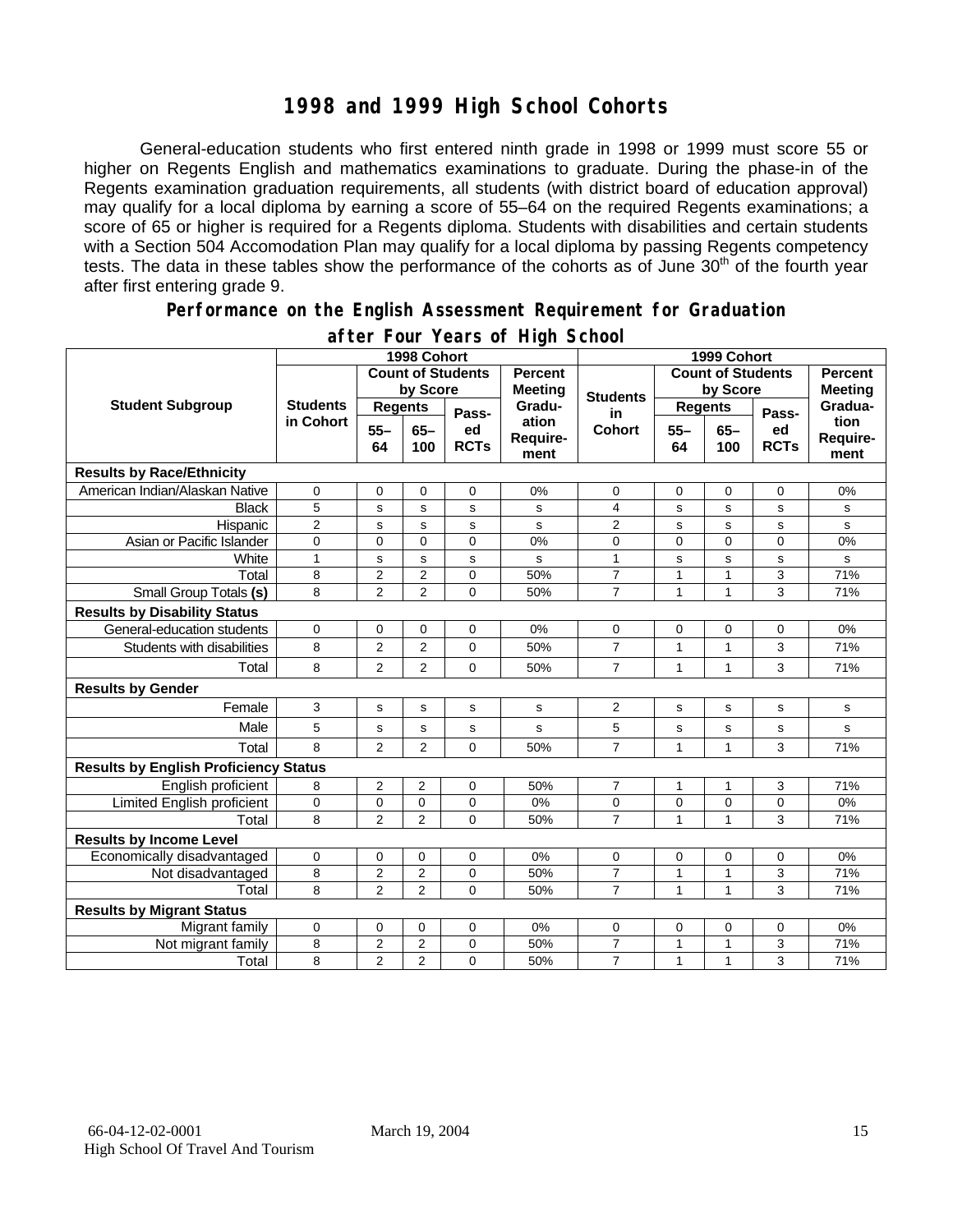### **Performance on the Mathematics Assessment Requirement for Graduation after Four Years of High School**

|                                              | ordddation artor roar roars o'i rhyn Sonool<br>1998 Cohort |                                            |                |                |                          | 1999 Cohort                            |                |                |                |          |  |
|----------------------------------------------|------------------------------------------------------------|--------------------------------------------|----------------|----------------|--------------------------|----------------------------------------|----------------|----------------|----------------|----------|--|
|                                              |                                                            | <b>Count of Students</b><br><b>Percent</b> |                |                | <b>Count of Students</b> |                                        |                | <b>Percent</b> |                |          |  |
| <b>Student Subgroup</b>                      | <b>Students</b><br>in<br><b>Cohort</b>                     | by Score                                   |                | <b>Meeting</b> |                          | by Score                               |                | <b>Meeting</b> |                |          |  |
|                                              |                                                            | <b>Regents</b>                             |                |                | Gradu-<br>ation          | <b>Students</b><br>in<br><b>Cohort</b> | <b>Regents</b> |                |                | Gradua-  |  |
|                                              |                                                            | $55 -$<br>$65 -$                           | Pass-<br>ed    | $55 -$         |                          |                                        | $65-$          | Pass-<br>ed    | tion           |          |  |
|                                              |                                                            | 64                                         | 100            | <b>RCTs</b>    | Require-                 |                                        | 64             | 100            | <b>RCTs</b>    | Require- |  |
|                                              |                                                            |                                            |                |                | ment                     |                                        |                |                |                | ment     |  |
| <b>Results by Race/Ethnicity</b>             |                                                            |                                            |                |                |                          |                                        |                |                |                |          |  |
| American Indian/Alaskan Native               | $\mathbf 0$                                                | 0                                          | 0              | 0              | 0%                       | 0                                      | 0              | 0              | 0              | 0%       |  |
| <b>Black</b>                                 | 5                                                          | s                                          | s              | s              | s                        | 4                                      | s              | $\mathbf s$    | s              | s        |  |
| Hispanic                                     | $\overline{2}$                                             | s                                          | s              | s              | s                        | $\overline{2}$                         | s              | $\mathbf s$    | s              | s        |  |
| Asian or Pacific Islander                    | 0                                                          | 0                                          | $\overline{0}$ | $\Omega$       | 0%                       | 0                                      | $\mathbf 0$    | $\mathbf 0$    | 0              | 0%       |  |
| White                                        | $\mathbf{1}$                                               | s                                          | s              | s              | s                        | $\mathbf{1}$                           | s              | s              | s              | s        |  |
| Total                                        | 8                                                          | $\overline{c}$                             | $\overline{0}$ | 4              | 75%                      | $\overline{7}$                         | $\mathbf{1}$   | $\mathbf 0$    | 4              | 71%      |  |
| Small Group Totals (s)                       | $\overline{8}$                                             | $\overline{2}$                             | $\overline{0}$ | 4              | 75%                      | $\overline{7}$                         | 1              | $\Omega$       | 4              | 71%      |  |
| <b>Results by Disability Status</b>          |                                                            |                                            |                |                |                          |                                        |                |                |                |          |  |
| General-education students                   | 0                                                          | 0                                          | 0              | 0              | 0%                       | 0                                      | 0              | 0              | 0              | 0%       |  |
| Students with disabilities                   | 8                                                          | $\overline{2}$                             | $\mathbf 0$    | $\overline{4}$ | 75%                      | $\overline{7}$                         | 1              | 0              | 4              | 71%      |  |
| Total                                        | 8                                                          | $\overline{2}$                             | $\Omega$       | 4              | 75%                      | $\overline{7}$                         | $\mathbf{1}$   | 0              | 4              | 71%      |  |
| <b>Results by Gender</b>                     |                                                            |                                            |                |                |                          |                                        |                |                |                |          |  |
| Female                                       | 3                                                          | $\mathbf s$                                | s              | ${\tt s}$      | s                        | $\overline{2}$                         | s              | s              | s              | s        |  |
| Male                                         | 5                                                          | s                                          | s              | s              | s                        | 5                                      | s              | s              | s              | s        |  |
| Total                                        | 8                                                          | 2                                          | $\mathbf 0$    | 4              | 75%                      | $\overline{7}$                         | 1              | 0              | 4              | 71%      |  |
| <b>Results by English Proficiency Status</b> |                                                            |                                            |                |                |                          |                                        |                |                |                |          |  |
| English proficient                           | 8                                                          | $\overline{c}$                             | 0              | 4              | 75%                      | $\overline{7}$                         | $\mathbf{1}$   | 0              | 4              | 71%      |  |
| Limited English proficient                   | 0                                                          | $\mathbf 0$                                | 0              | 0              | 0%                       | 0                                      | $\mathbf 0$    | $\mathbf 0$    | 0              | 0%       |  |
| Total                                        | 8                                                          | $\overline{2}$                             | $\Omega$       | 4              | 75%                      | $\overline{7}$                         | 1              | $\Omega$       | 4              | 71%      |  |
| <b>Results by Income Level</b>               |                                                            |                                            |                |                |                          |                                        |                |                |                |          |  |
| Economically disadvantaged                   | 0                                                          | 0                                          | 0              | 0              | 0%                       | 0                                      | $\mathbf 0$    | 0              | 0              | 0%       |  |
| Not disadvantaged                            | 8                                                          | $\overline{c}$                             | 0              | 4              | 75%                      | 7                                      | 1              | 0              | 4              | 71%      |  |
| Total                                        | 8                                                          | $\overline{2}$                             | $\Omega$       | 4              | 75%                      | $\overline{7}$                         | $\mathbf{1}$   | $\mathbf 0$    | $\overline{4}$ | 71%      |  |
| <b>Results by Migrant Status</b>             |                                                            |                                            |                |                |                          |                                        |                |                |                |          |  |
| Migrant family                               | 0                                                          | $\pmb{0}$                                  | 0              | 0              | 0%                       | 0                                      | $\mathbf 0$    | 0              | 0              | 0%       |  |
| Not migrant family                           | 8                                                          | $\boldsymbol{2}$                           | 0              | 4              | 75%                      | $\overline{7}$                         | $\mathbf{1}$   | 0              | 4              | 71%      |  |
| Total                                        | 8                                                          | $\overline{2}$                             | 0              | 4              | 75%                      | $\overline{7}$                         | $\mathbf{1}$   | 0              | 4              | 71%      |  |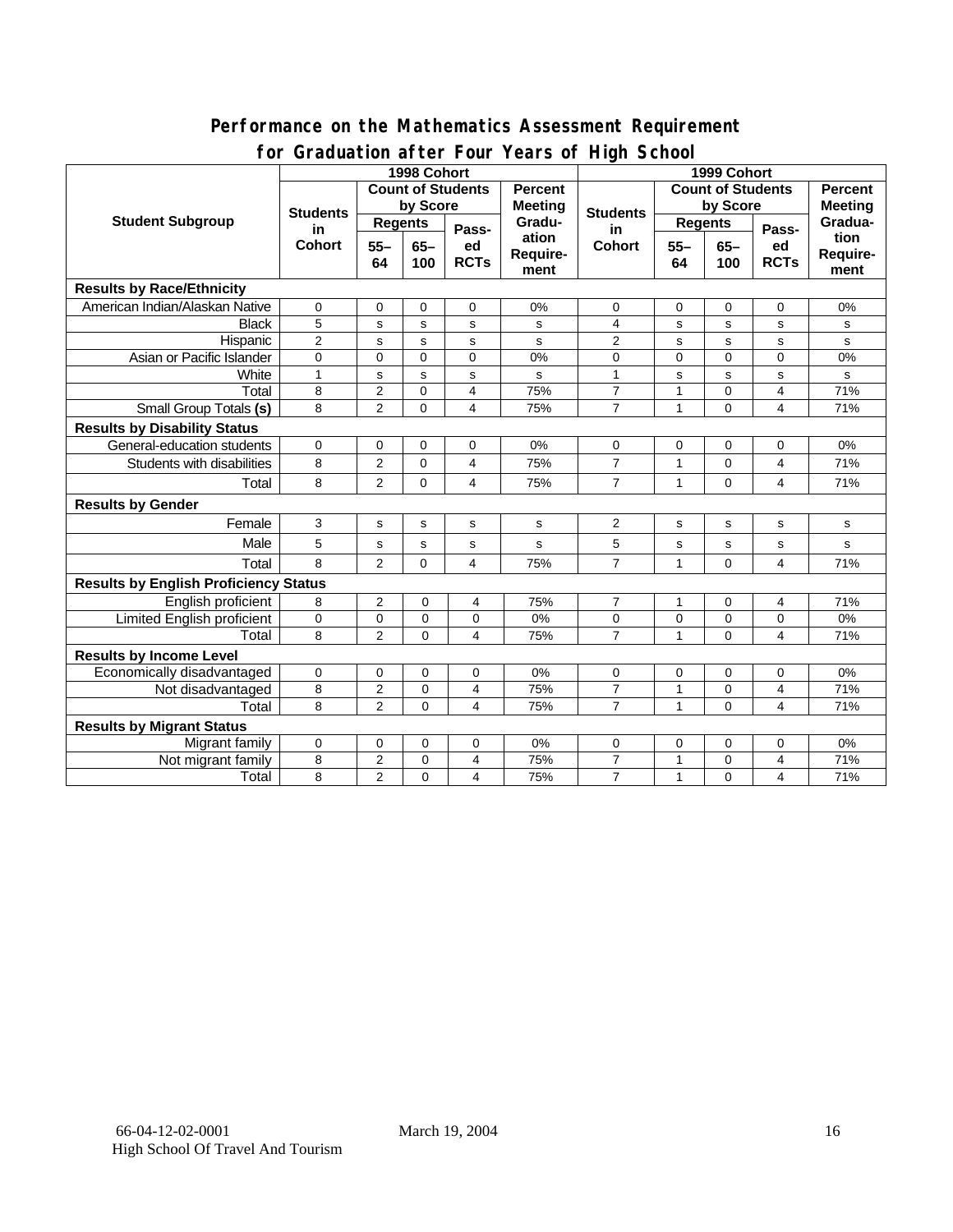### **Cohort Graduation Rates**

Students were counted as graduates in the first two columns of this table if they earned a local diploma with or without a Regents endorsement by June 30<sup>th</sup> of the fourth year after first entering grade 9 and in the second two columns if they earned a local diploma with or without a Regents endorsement by August 31<sup>st</sup> of the fourth year after first entering grade 9. The graduation-rate cohort includes students who transferred to general education development (GED) programs. These students were not counted in the 1998 school accountability cohort for English and mathematics.

|                                              | June 30, 2002                           | 1998 Cohort as of         | 1998 Cohort as of<br><b>August 31, 2002</b> |                           |  |  |  |  |  |
|----------------------------------------------|-----------------------------------------|---------------------------|---------------------------------------------|---------------------------|--|--|--|--|--|
| <b>Student Subgroup</b>                      | <b>Graduation</b><br><b>Rate Cohort</b> | <b>Graduation</b><br>Rate | Graduation<br><b>Rate Cohort</b>            | <b>Graduation</b><br>Rate |  |  |  |  |  |
| <b>Results by Race/Ethnicity</b>             |                                         |                           |                                             |                           |  |  |  |  |  |
| American Indian/Alaskan Native               | 0                                       | 0%                        | 0                                           | 0%                        |  |  |  |  |  |
| <b>Black</b>                                 | 5                                       | s                         | 4                                           | s                         |  |  |  |  |  |
| Hispanic                                     | $\overline{2}$                          | s                         | $\overline{2}$                              | s                         |  |  |  |  |  |
| Asian or Pacific Islander                    | $\mathbf 0$                             | 0%                        | $\mathbf 0$                                 | 0%                        |  |  |  |  |  |
| White                                        | 1                                       | s                         | 1                                           | s                         |  |  |  |  |  |
| Total                                        | 8                                       | 13%                       | $\overline{7}$                              | 14%                       |  |  |  |  |  |
| Small Group Totals (s)                       | 8                                       | 13%                       | $\overline{7}$                              | 14%                       |  |  |  |  |  |
| <b>Results by Disability Status</b>          |                                         |                           |                                             |                           |  |  |  |  |  |
| General-education students                   | $\mathbf 0$                             | 0%                        | 0                                           | 0%                        |  |  |  |  |  |
| Students with disabilities                   | 8                                       | 13%                       | $\overline{7}$                              | 14%                       |  |  |  |  |  |
| Total                                        | 8                                       | 13%                       | $\overline{7}$                              | 14%                       |  |  |  |  |  |
| <b>Results by Gender</b>                     |                                         |                           |                                             |                           |  |  |  |  |  |
| Female                                       | 3                                       | s                         | $\overline{c}$                              | s                         |  |  |  |  |  |
| Male                                         | 5                                       | s                         | 5                                           | s                         |  |  |  |  |  |
| Total                                        | 8                                       | 13%                       | $\overline{7}$                              | 14%                       |  |  |  |  |  |
| <b>Results by English Proficiency Status</b> |                                         |                           |                                             |                           |  |  |  |  |  |
| English proficient                           | 8                                       | 13%                       | 7                                           | 14%                       |  |  |  |  |  |
| <b>Limited English proficient</b>            | $\mathbf 0$                             | 0%                        | 0                                           | 0%                        |  |  |  |  |  |
| Total                                        | 8                                       | 13%                       | $\overline{7}$                              | 14%                       |  |  |  |  |  |
| <b>Results by Income Level</b>               |                                         |                           |                                             |                           |  |  |  |  |  |
| Economically disadvantaged                   | 0                                       | 0%                        | 0                                           | 0%                        |  |  |  |  |  |
| Not disadvantaged                            | 8                                       | 13%                       | $\overline{7}$                              | 14%                       |  |  |  |  |  |
| Total                                        | 8                                       | 13%                       | $\overline{7}$                              | 14%                       |  |  |  |  |  |
| <b>Results by Migrant Status</b>             |                                         |                           |                                             |                           |  |  |  |  |  |
| Migrant family                               | 0                                       | 0%                        | 0                                           | $0\%$                     |  |  |  |  |  |
| Not migrant family                           | 8                                       | 13%                       | $\overline{7}$                              | 14%                       |  |  |  |  |  |
| Total                                        | 8                                       | 13%                       | $\overline{7}$                              | 14%                       |  |  |  |  |  |